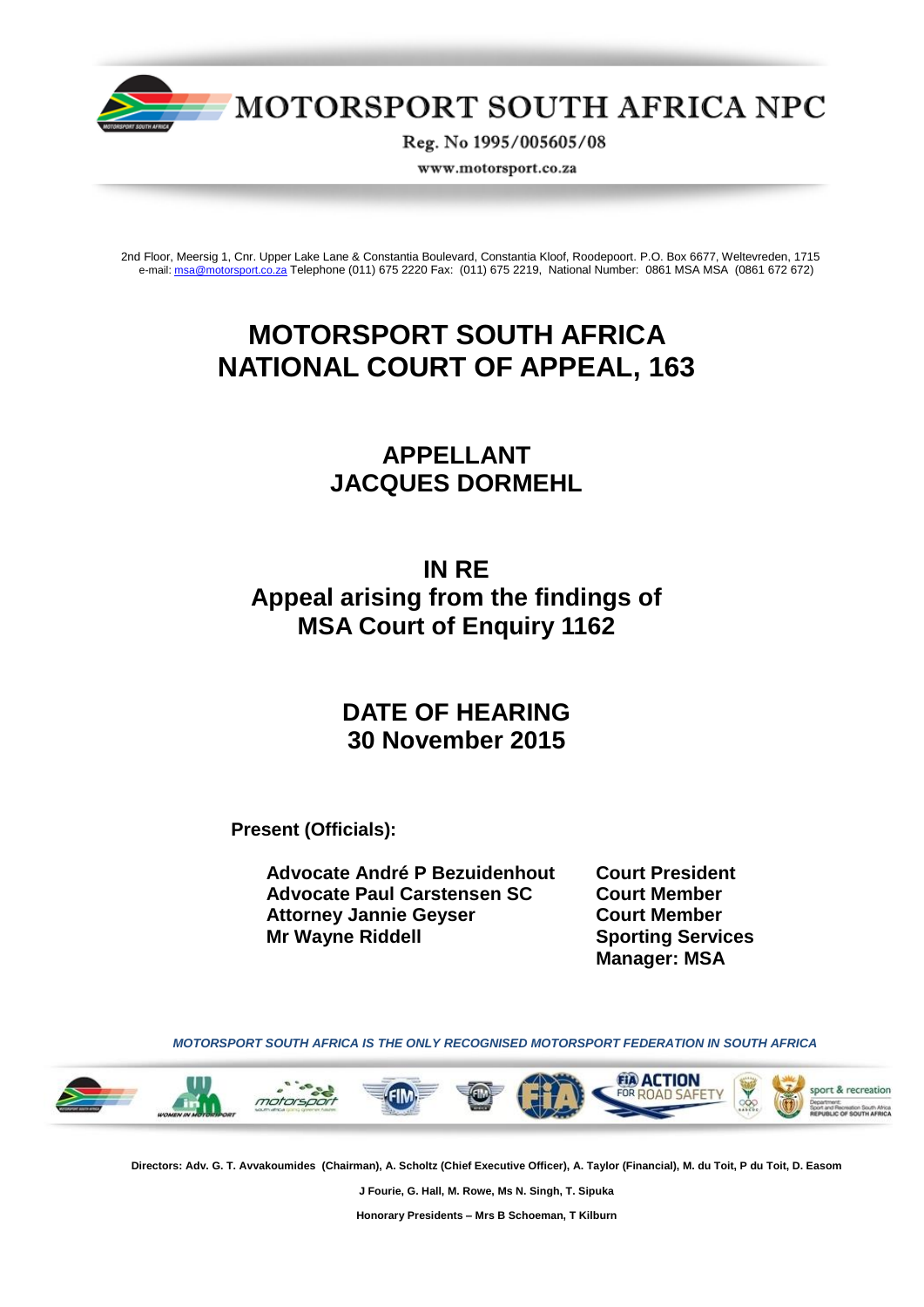## **NATIONAL COURT OF APPEAL 163**

*…*

- 1. On 18 November 2015, Motorsport South Africa ("MSA") enrolled National Court of Appeal 163 ("the appeal"). The appeal was properly constituted and there was no objection to the constitution of the appeal panel. The Appellant complied with all requirements for the payment of the appeal fees.
- 2. This is the written judgment of NCA 163. The Appeal hearing took place on 30 November 2015 between 18h30 and 23h00. Judgment was reserved. Proceedings were mechanically recorded. For the purposes of this Judgment reference is only made to the material issues as the remainder of the proceedings are of record.
- 3. The Appellant is Jacques Dormehl ("Mr Dormehl" and "the Appellant", where applicable).
- 4. The Appeal arises from the findings of MSA Court of Enquiry 1162 ("the COE") which dealt with incidents that started on 10 October 2015 at the 2015 Monster SA National Motocross prize giving held at Teza, outside Richards Bay ("the event") and which followed into the evening on 10 October 2015.
- 5. The COE convicted Mr Leon Durow ("Mr Durow") and the Appellant for the incidents which were recorded in the written ruling of the COE. Mr Durow has not appealed the findings of the COE.
- 6. The Appellant was convicted in terms of GCR 172 iv) and GCR 176 for three separate incidents being:
	- *"1.Alleged altercation at the track between competitors' fathers Wayne Smith and Jacques Dormehl.*
	- *3. Alleged altercation at the Protea hotel after the prize giving between Jacques Dormehl and various competitors present.*
	- *4. Alleged pointing of a firearm against the heads (*sic*) of Garric Pretorius (this in the presence of minors at the hotel)."*

(*see Annexure "H2" of the Appeal Bundle*)

7. Leave to Appeal was granted to the NCA and the Appellant was represented at the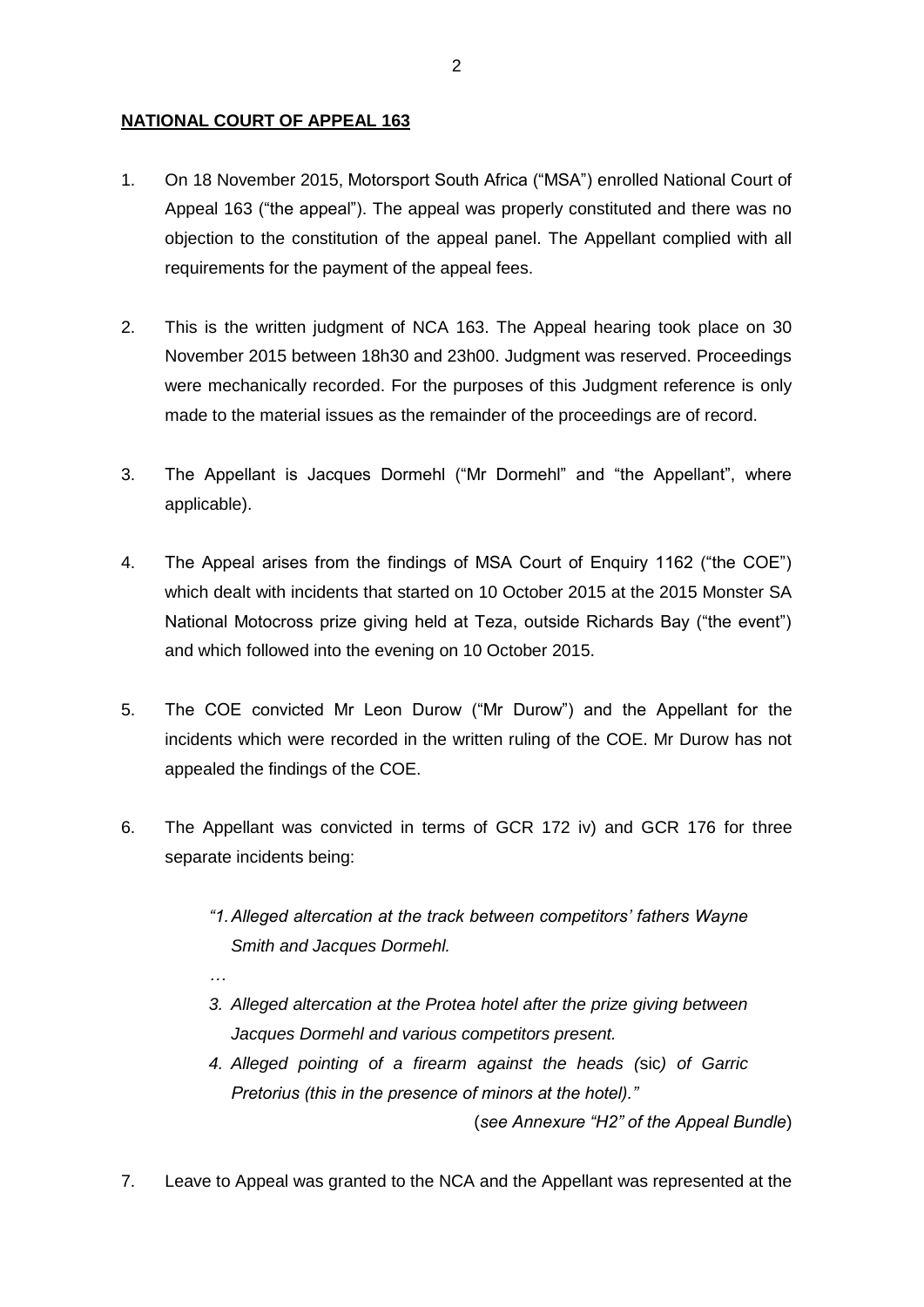hearing by Robyn Wills Attorney of Pietermaritzburg who instructed Advocate M Ripp SC ("Adv Ripp SC") and Adv W Carstens. The NCA is indebted to the legal representatives for their able contribution in the matter.

- 8. The appeal bundle comprises exhibits "A" to "T". Three video clips were also submitted to the NCA and neither the Appellant nor any other interested party raised any objection to the NCA in accepting the three video clips as authentic evidence.
- 9. It is apposite to again emphasise that the following approach, whilst not exhaustive, is the cornerstone of the process and procedure adopted during National Courts of Appeal ("NCA"):
	- 9.1 the NCA is a sporting tribunal, constituted by the specific provisions of the General Sporting Regulations ("GCR's");
	- 9.2 the NCA is not a Court of law. That being said, to ensure justice to all parties, the general rules of evidence in legal matters, are largely followed to ensure fair hearings;
	- 9.3 hearings of the NCA are held *de novo* and the procedure followed is laid down in the GCR's as well as developed practice that the appellant in a NCA is *dominus litus*, affording each of the interested parties an opportunity to produce evidence and to participate in the hearings to ensure that justice prevails within the ambit of the GCR's;
	- 9.4 the appellant in a NCA will know its case and appreciate on what issues the burden of proof will rest on the Appellant to put forward his / her case. The calling of witnesses is an essential part of a NCA to ensure that the evidence of witnesses is tested by other interested parties to ensure that the truth prevails. This long-standing acceptable procedural approach cannot be ousted by parties by introducing in Appeal bundles long-winded correspondence and e-mails between parties which have no probative value and which are contested;
	- 9.5 the administration of the NCA is conducted by the officials of MSA who have an equally high duty as the Appellants, to participate actively, to ensure that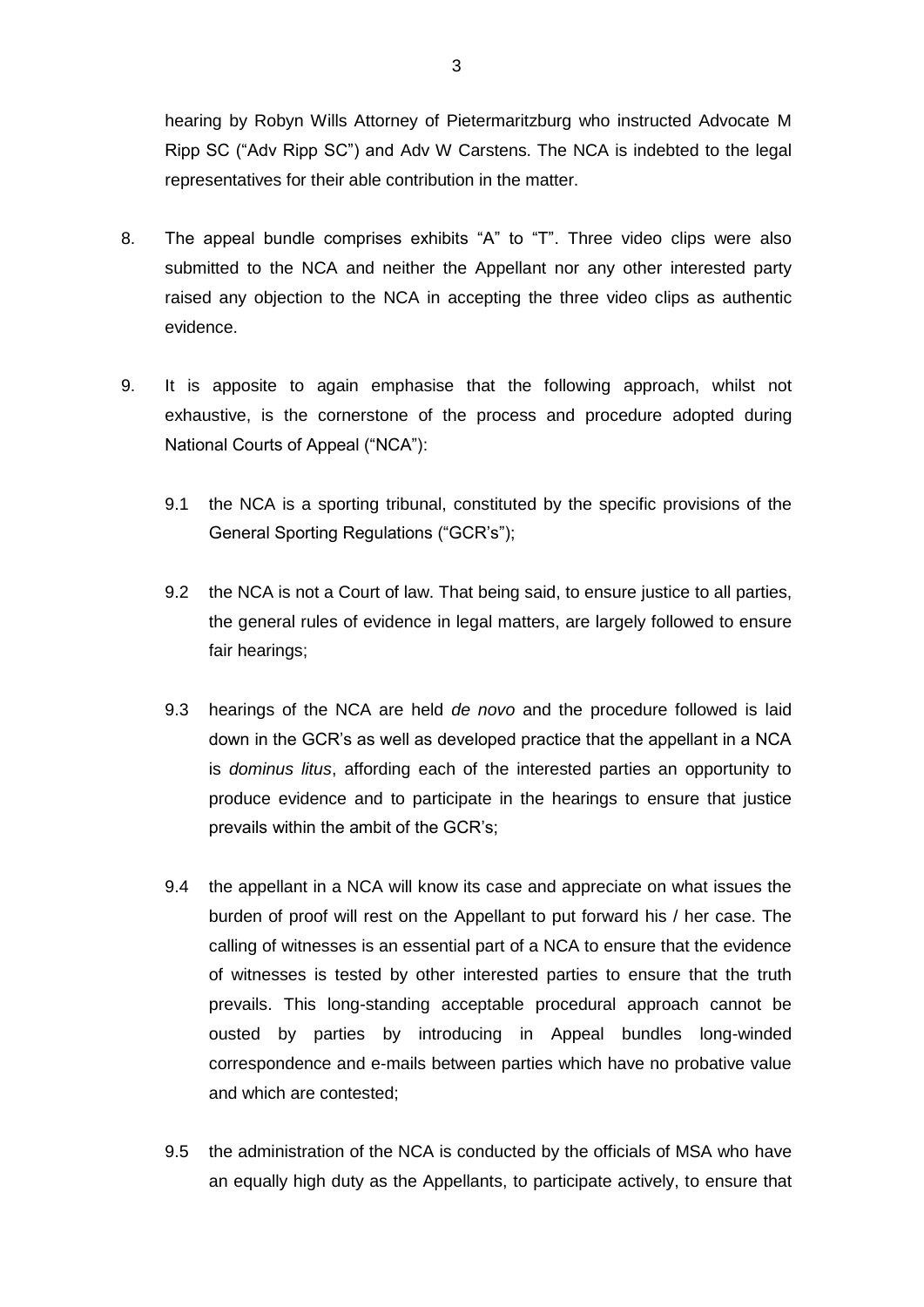appeal records are not over-wide, clearly marked, succinct and devoid of any confusion, multiple overlap, repetition and inclusion of inadmissible documents;

- 9.6 it is the obligation of the parties involved in an appeal to ensure that their witnesses are available to testify during a NCA. Parties in a NCA cannot rely thereon that witnesses previously testified at hearings and fail to call such witnesses to the NCA. Whilst events in previous tribunals, for example the meeting of Stewards, etc, have probative value, the NCA cannot be expected to make findings on disputed evidence which is not ventilated;
- 9.7 whilst hearings are held *de novo*, the findings of the earlier tribunals naturally stand until interrupted by a finding of a NCA.

## **THE CONTROL OF MOTORSPORT**

10. The control of motorsport in South Africa is held by MSA, a Non Profit Company in terms of the Companies Act 61 of 1973 and Act 71 of 2008. MSA holds the sporting authority to govern motorsport as it is the delegated authority by the *Federation Internationale de l'Automobile* ("FIA"), *Commission Internationale de Karting* ("CIK") and *Federation Internationale de Motocyclisme* ("FIM"). MSA is structured with a Board of Directors, a Secretariat, a National Court of Appeal Specialist Panels, Sporting Commissions and Regional Committees. The Secretariat of MSA does not serve as bodies governing discipline of motorsport. It only attends to secretarial issues. Mr Wayne Riddell represented MSA in this capacity. The exercise of the sporting powers by MSA is in terms of the sporting codes of the FIA, CIK and FIM. As such, MSA has the right to control and administer South African National Championship competitions for all motorsport events. The National Court of Appeal of MSA is the ultimate final Court of Judgment of MSA.

> (see *Articles 3 to 7 of the MSA Memorandum*) (see *Article 35 of the MSA Memorandum*)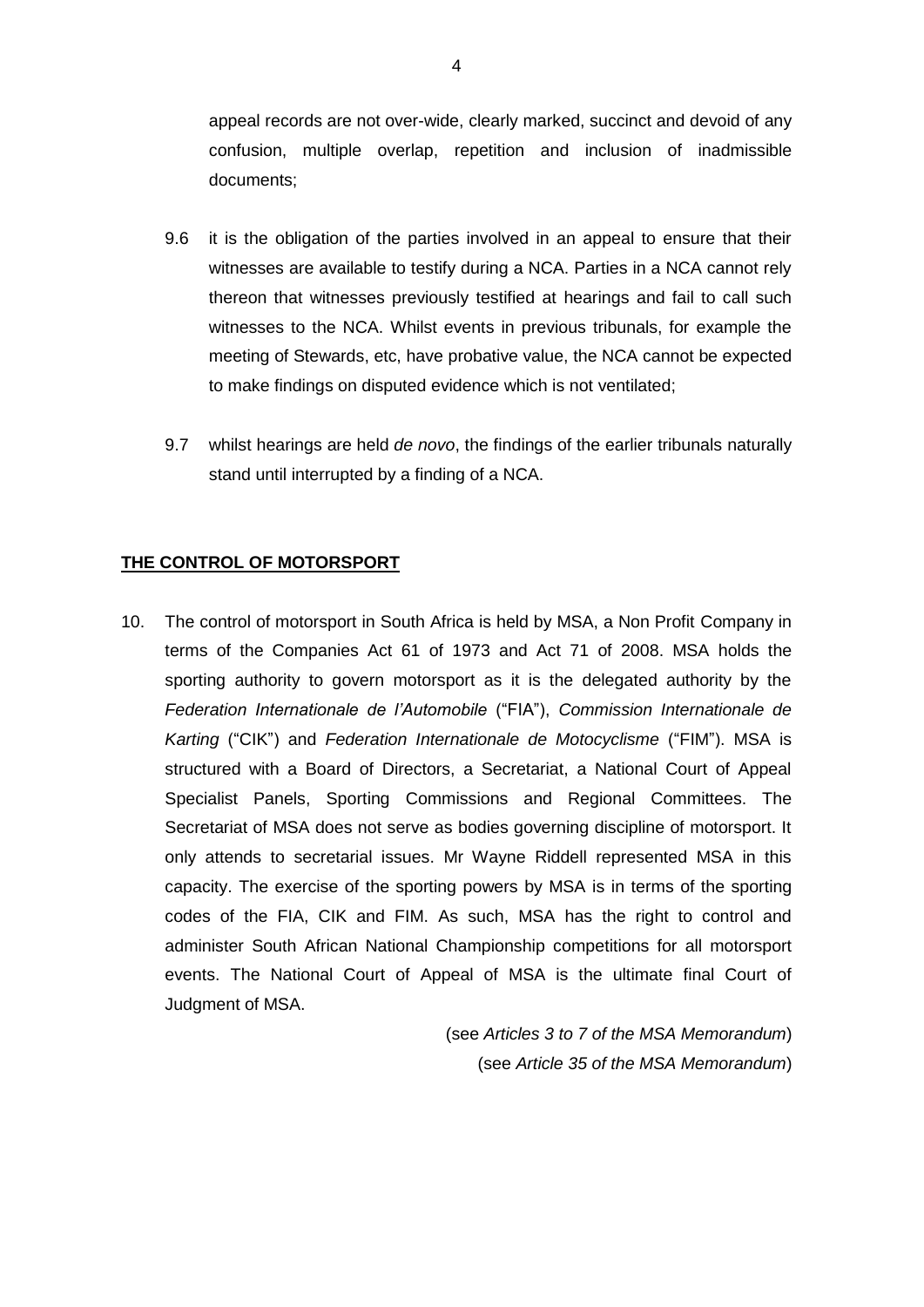#### **LEGAL AND FACTUAL ISSUES WHICH ARISE IN THIS APPEAL**

11. The Notice of Appeal (annexure "M") details the grounds of Appeal of Mr Dormehl. Eleven grounds are advanced claiming that a gross miscarriage of justice transpired at the COE.

(*see Annexure "M" of the Appeal Bundle*)

- 12. In essence, Mr Dormehl contends that:
	- 12.1 the COE erred in that there were several procedural and fairness requirements not met during the COE;

(*see Grounds 1, 2, 4, 5, 6, 8 and 9*)

12.2 that the incident at the Protea Hotel Umfolozi ("the Protea Hotel") was at a private venue whereby MSA had no involvement whatsoever and that the incident does not fall under the jurisdiction of MSA;

(*see Ground 3*)

12.3 the penalty imposed followed without providing the Appellant sufficient opportunity to make representations as to a suitable sanction;

(*see Ground 7*)

12.4 that the best interest of the minor child of the Appellant, Cayle, was not considered by the COE in the penalty imposed;

(*see Ground 10*)

12.5 that the penalty of disqualification and suspension was incorrectly imposed on the Appellant.

(*see Ground 11*)

- 13. In the NCA's view, the following material, legal and factual issues crystallized in the Appeal:
	- 13.1 whether the facts support the conviction of the Appellant;
	- 13.2 whether a gross miscarriage of justice transpired during the COE on the grounds of procedural and fairness requirements;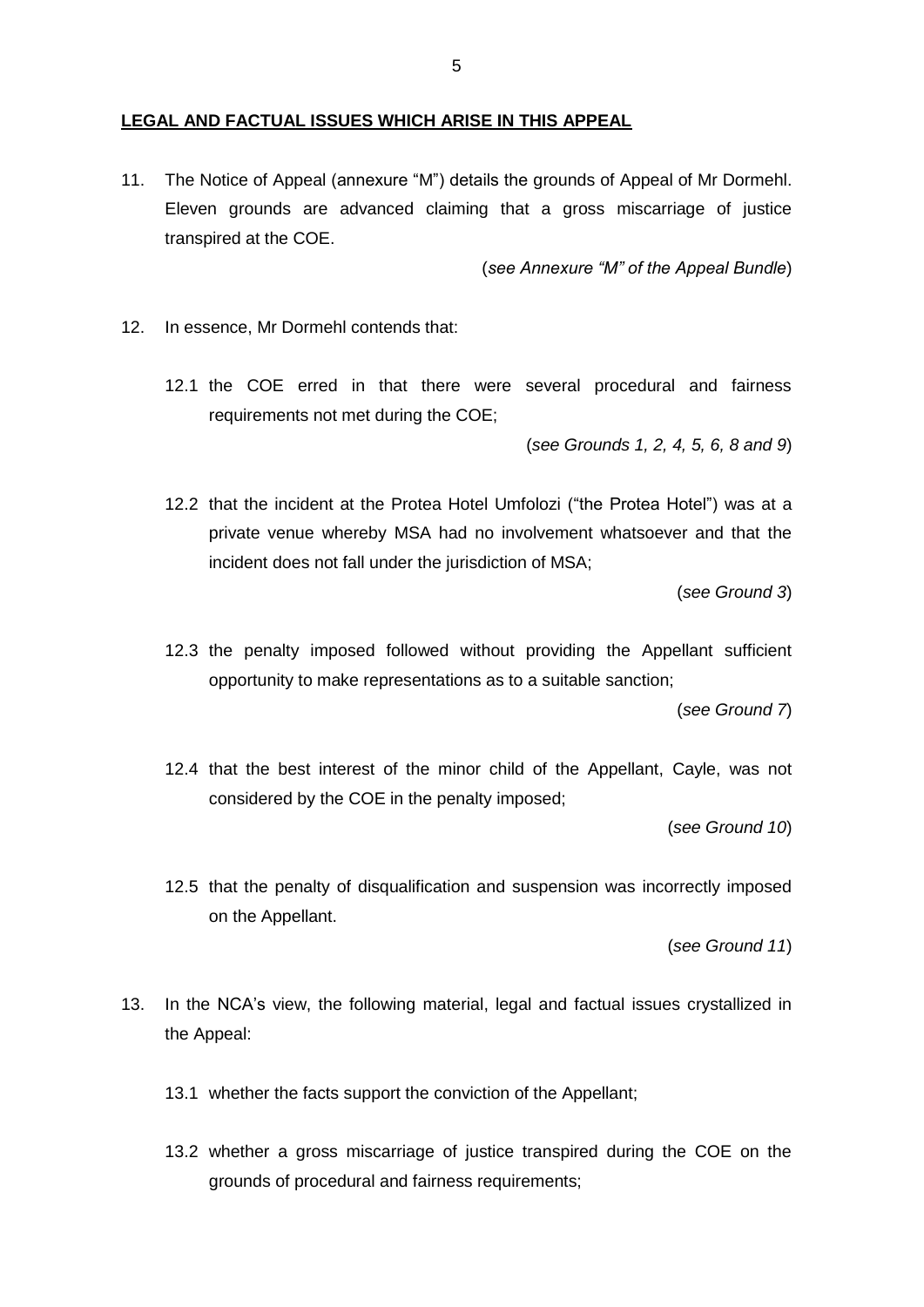- 13.3 whether MSA has jurisdiction over the events at the Protea Hotel;
- 13.4 whether the penalty imposed on the Appellant was inappropriate;
- 13.5 whether the best interest of the minor child of the Appellant was ignored by the COE in the penalty imposed.

## **PROCESS FOLLOWED DURING THE APPEAL**

14. All hearings of appeals in terms of the GCR's are held *de novo*.

(see *GCR 208 viii*)

- 15. At the commencement of the hearing of the NCA and following Procedural Directive 1, the Appellant advanced certain points *in limine* and submitted that the appeal should succeed based on the points alone. The NCA was not persuaded that the points *in limine* were determinative or would be upheld, reserved judgment thereon, and directed that the appeal continue on the merits and that the Appellant presents his evidence.
- 16. Mr Dormehl, through his legal representatives, produced video evidence and also called three witnesses during the proceedings, being Mr Leon van Eeden ("Mr Van Eeden"), Mr Zane Odendaal ("Mr Odendaal") and the Appellant himself. MSA made available the evidence of Mr Ashleigh Mayberry ("Mr Mayberry") and Mr Garric Pretorius ("Mr Pretorius").
- 17. After completion of the evidence, Counsel orally presented the case of the Appellant to the NCA.
- 18. All interested parties were given an opportunity to address the NCA.

## **THE MATERIAL GCR's and SSR's**

19. The participation of motorsport competitors in events managed by MSA is based on the law of contract. MSA has the sporting authority and is the ultimate authority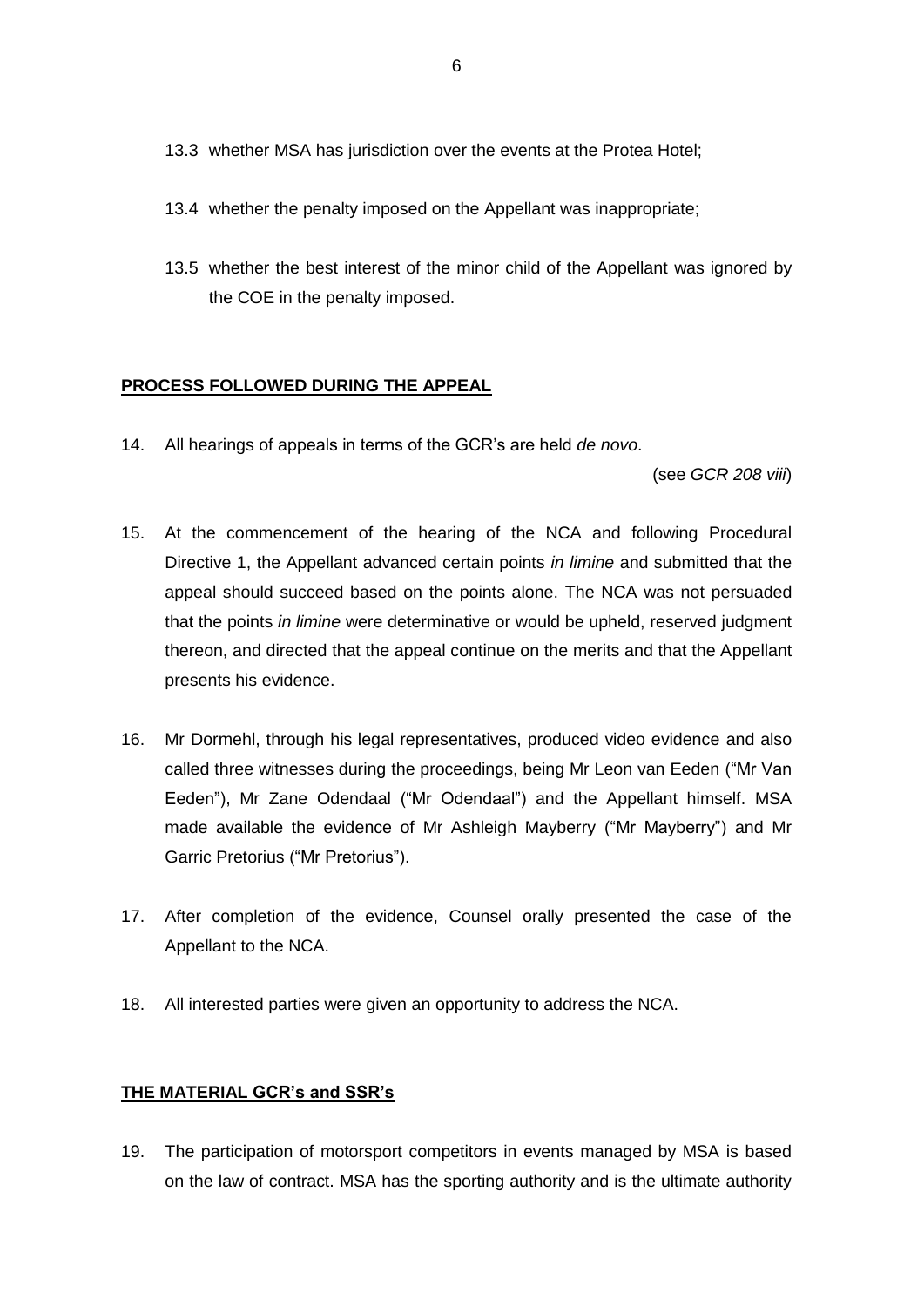to take all decisions concerning organizing, direction and management of motorsport in South Africa.

(see *GCR INTRODUCTION – CONTROL OF MOTORSPORT*)

- 20. All participants involved in motorsport events subscribe to this authority. As such, a contract is concluded based on the "*rules of the game*".
- 21. There exists a ranking structure in the MSA Rules and Regulations. (General Competition Rules are referred to as "GCR's").
- 22. The "*rules of the game*" of motorsport are structured in main on the Memorandum of MSA and the GCR's. Any competitor who enters a motorsport event subscribes to these "*rules of the game*". (Reference in this judgment to "*rules and regulations*" intends to refer to the broad meaning of the "*rules of the game*". Specific references to GCR's are individually defined.)

(see *GCR 1*)

23. It is expected of every entrant and competitor to acquaint themselves with the GCR's constituting the "*rules of the game*" and to conduct themselves within the purview thereof.

(see *GCR 113 read with GCR 122*)

24. Under the heading "*Introduction*" to the GCR's the following is recognised by MSA:

"*SO THAT THE ABOVE POWERS MAY BE EXERCISED IN A FAIR AND EQUITABLE MANNER MSA HAS DRAWN UP THE PRESENT GCR'S AND SSR'S. THE PURPOSE OF THESE GCR'S AND SSR'S AND THEIR APPENDICES IS TO ENCOURAGE AND FACILITATE MOTOR SPORT IN SOUTH AFRICA…*".

> (own emphasis) (*see GCR's Part I, Introduction*)

- 25. A competitor is defined in GCR 19 as:
	- "*19. "COMPETITOR" means any person or body whose entry is accepted for, or who competed in any competition, whether as an entrant, driver, co-driver, navigator, passenger or rider, provided*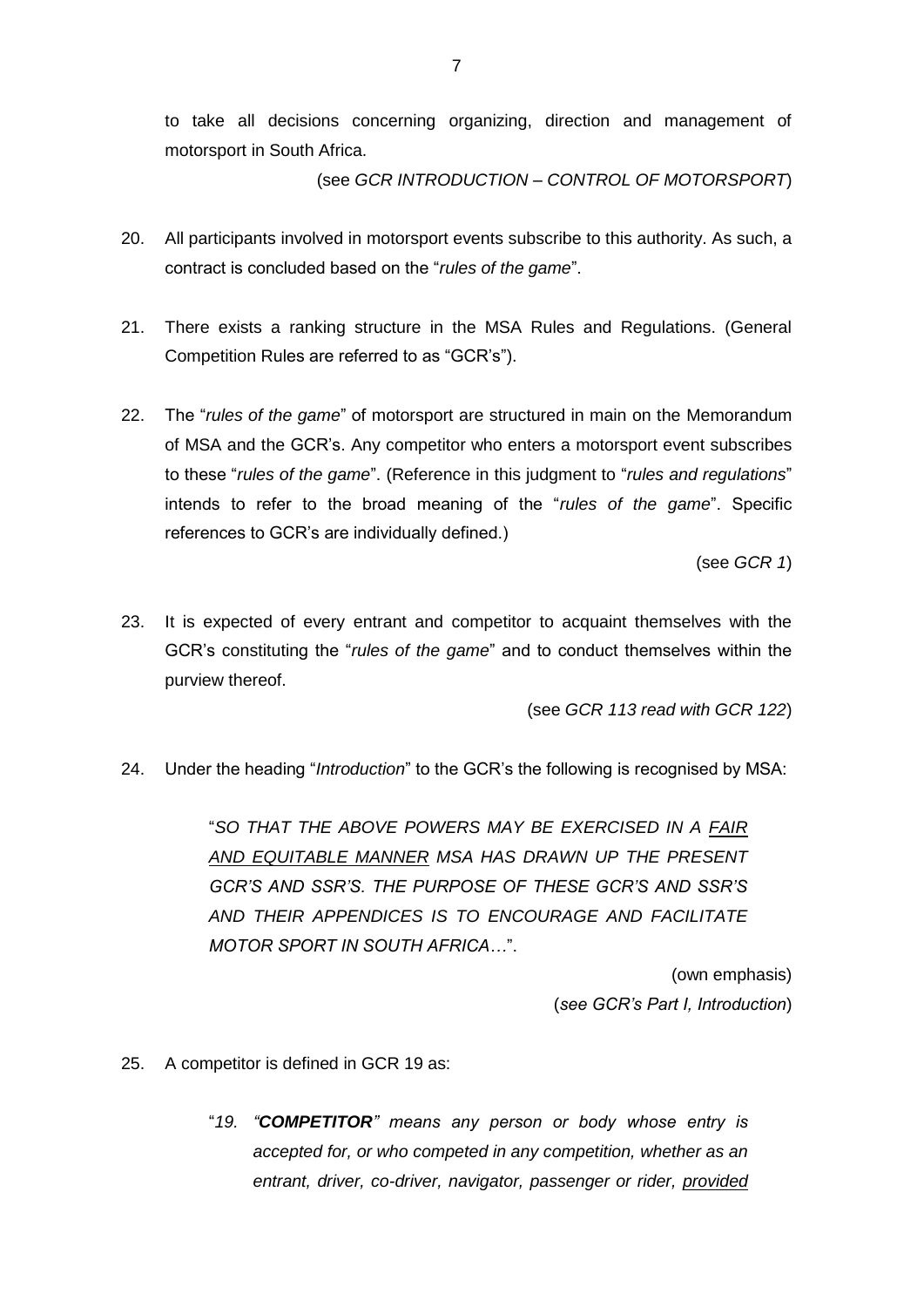8

*that, where any person so involved is a minor, the natural parent or guardian of such minor will be deemed to be the competitor for the purposes of the GCR's.*"

> (own emphasis) (*see GCR's definition 19*)

26. GCR 118 makes reference to the consumption of alcohol. It provides as follows:

## "*CONSUMPTION OF ALCOHOL*

*…*

*It is forbidden for any competitor to consume alcohol while taking part in an event, or in the time period between a competitor completing and event and the relevant race officials at the event giving a decision on any protest and / or appeal that he / she may have lodged. Offenders shall be excluded from the event and shall be reported to MSA for possible further action. Likewise, action may be taken against any competitor where persons associated with him / her cause unnecessary problems for the race officials as a result of being under the influence of alcohol.*"

(*see GCR 118*)

27. The attendance of competitors at prize giving is an important feature of motorsport to celebrate the result of the event. It is indeed required that competitors are present at prize giving. GCR 121 provides in this regard that:

> *"Drivers, co-drivers and passengers must be aware of the articles, rules and regulations governing the competition they are entered in. In particular, they:*

> *ix) … They must also be present, unless by prior agreement with the organisers at any prize-giving or ceremony where their presence is required by the regulations.*"

> > (own emphasis) (*see GCR 121*)

28. In addition persons taking part in motorsport are obliged to be examined by an alcohol control officer and to allow a sample of blood to be taken for laboratory analysis. GCR 122 vii) provides that: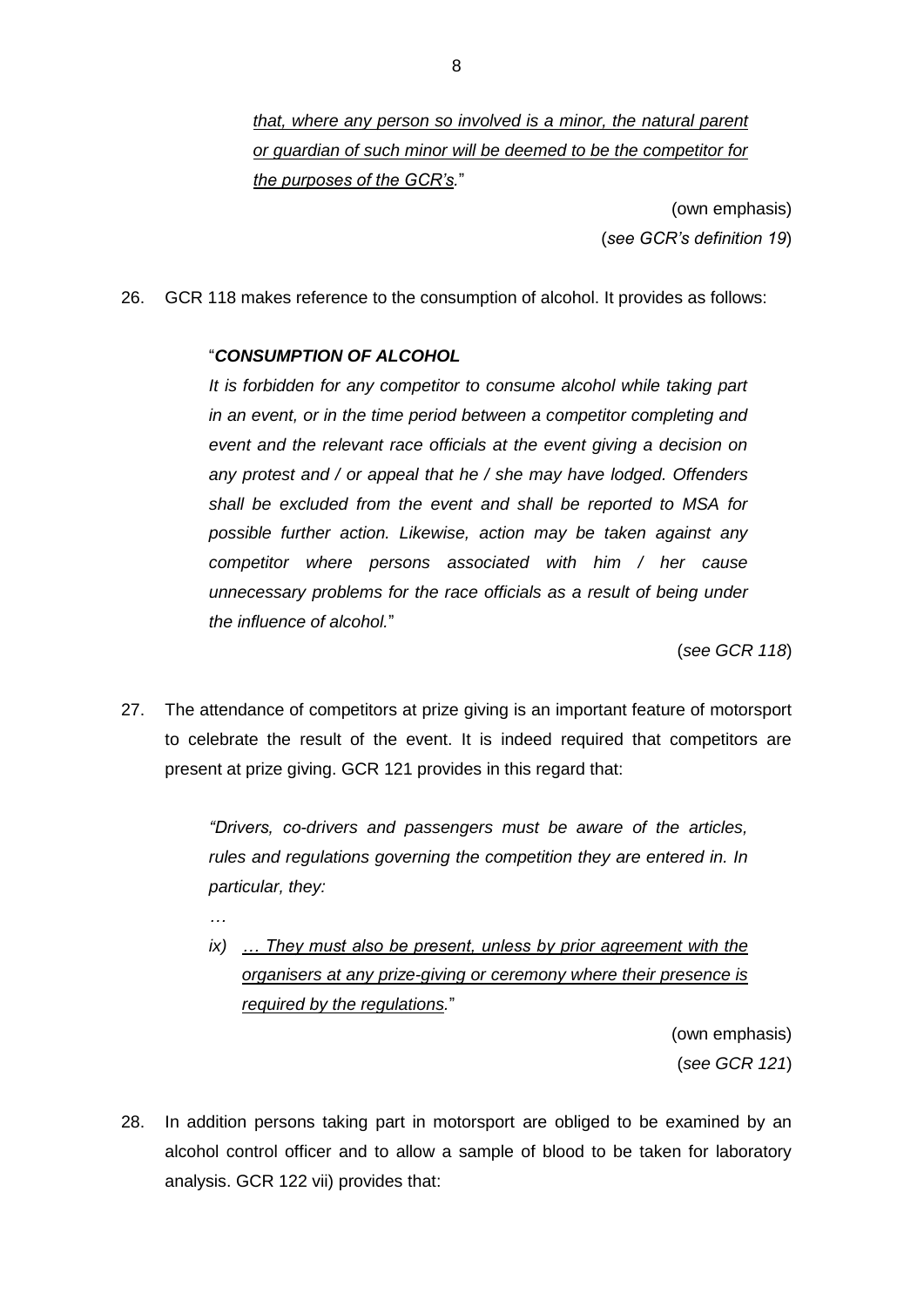"*Every person…taking part…:*

*vii) agree to be examined by a … alcohol control officer prior to, during or following a motorsporting event … and further agree to allow a sample of blood and / or urine to be taken for laboratory analysis by the alcohol control officer concerned to determine the presence or otherwise of alcohol…*"

(*see GCR 122*)

- 29. In terms of GCR 122 viii) should the analysis reveal the presence of alcohol, it will result in MSA taking disciplinary action.
- 30. GCR 172 deals with a variety of offences. These offences are formulated to ensure that motorsport takes place within the boundaries of the GCR's and to ensure the integrity of motorsport competition. The offences discourage a breach of the GCR's and is clearly defined to advance the participation of persons in motorsport and to protect the public integrity of the sport which is followed by a large audience both nationally and internationally. GCR 172 iv) and GCR 172 vi) are of particular importance in this appeal. It provide as follows:

"*Any of the following offences in addition to any other offences specifically referred to previously or hereafter, shall be deemed to be a breach of these rules. …*

*iv) Any proceeding or act prejudicial to the interests of MSA or of motor sport generally shall be deemed a breach of the regulations and disciplinary action may be taken against offenders.*

*By way of clarification, it is confirmed that the following shall be included in the definition of "prejudicial acts" as per the above:*

- *Intimidation, either on track or off track.*
- *Verbal and / or physical abuse.*
- *The distribution / publication via e-mail, cell phone text message or internet website and social media of comments which may be deemed abusive and / or slanderous and / or demeaning and / or inappropriate.*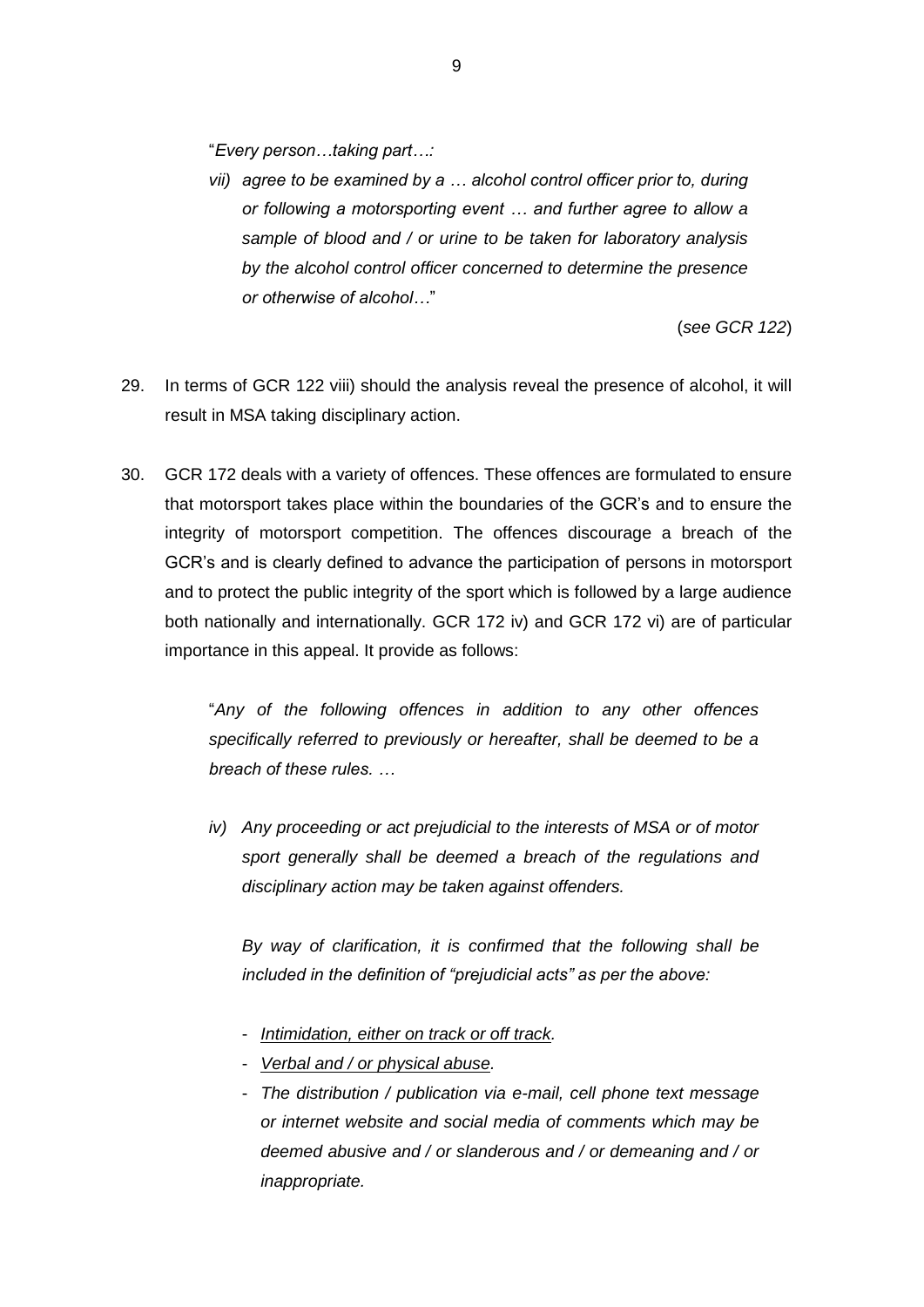- *Acts (including comments and / or gestures) which would reasonably be considered by the general public to be offensive or inappropriate.*

*It is stressed that the above list is not exhaustive and that each case will be treated on an individual basis.*

*vi) Misbehaviour or unfair practice.*"

(own emphasis) (*see GCR 172*)

31. GCR 177 provides for a scale of penalties in order of increasing severity which a disqualification being listed as the most severe penalty.

(*see GCR 177 vi)*)

### **EVIDENCE RECEIVED**

*…*

- 32. Oral evidence was presented and video clips received by the NCA.
- 33. The video clips reflected the following:
	- 33.1 exhibit "P" recorded the events at the Protea Hotel where Mr Dormehl features prominently. In the video clip, Mr Dormehl can clearly be seen and several persons were pushing and pulling on each other. Mr Pretorius, a witness who testified, was seen as trying to approach Mr Dormehl physically. He was constantly pushed away by one of the persons in the video clip identified as a certain "*Sven*". In the video clip, Mr Dormehl can be seen as being involved in a verbal altercation and he is ultimately pushed away and led out of the lounge by Mr Odendaal who accompanied him to the Protea Hotel. The last footage on the video clip shows Mr Dormehl walking out of the lounge with Mr Odendaal, whilst insults are hurled at Mr Dormehl. The persons, who were in the lounge, clearly did not want Mr Dormehl's presence there and he was pushed and verbally pressurised to leave the room;
	- 33.2 exhibit "Q" recorded events at a sponsor's tent at the race event at approximately 20h00. The recording showed several persons pulling and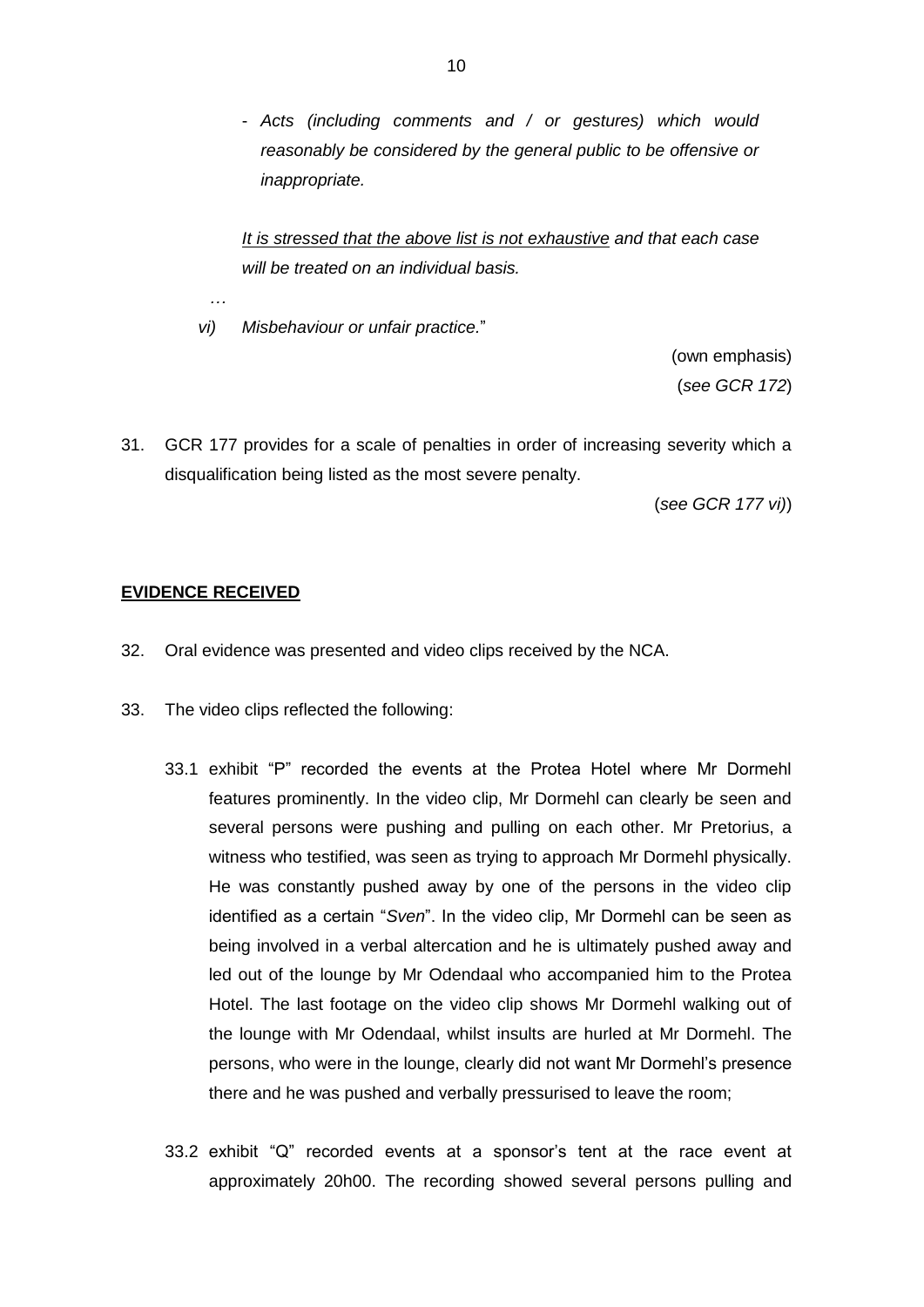pushing each other and Mr Dormehl can be seen as trying to separate certain persons from each other;

- 33.3 exhibit "R" is a further video clip recorded in the lounge area of the Protea Hotel and it shows several persons scattering in different directions and a female voice shouting "*he has got a gun*".
- 34. It is emphasised that the Appellant did not challenge the authenticity of any one of the video clips or challenged their content.
- 35. At the COE, the Appellant, when asked by a Court member whether he had anything with him that resembled a firearm, answered that he was in possession of his son's toy gun. This version was admitted by the Appellant during the NCA as having been a lie. The Appellant submitted that he was put under pressure at the COE and that he lied. He did not explain what pressure he was put under. During his evidence at the NCA, he informed the NCA that he was in possession of a firearm, but that it was in his pocket, that it was unloaded as he previously removed the cartridges. When asked as to why he carried the firearm with him, he informed the NCA that he was concerned as to his safety as the Protea Hotel is in close proximity of a township and that there was a security risk.
- 36. The appeal bundle contains disturbing reports, generally carrying an undertone of unruly and undisciplined behaviour at motocross events, which were filed with MSA following the event:
	- 36.1 Mr Wayne Smith ("Mr Smith") filed a report to MSA on 14 October 2015 (exhibit "A2") in which he complained of the unacceptable behaviour of Mr Dormehl and Mr Durow at the event and thereafter. Mr Smith testified at the COE but was strangely not called at the NCA. It is the Appellant's case that Mr Smith's wife, Sarah Martin ("Ms Martin"), invited him to the Protea Hotel to attend. No supporting evidence was provided by the Appellant and no explanation was given as to why Mr Smith and / or Ms Martin were not called to the NCA. The report of Mr Smith, if it was to be believed, placed Mr Dormehl as one of the central figures of the events for which he was convicted by the COE. The COE had the benefit of hearing the evidence of Mr Smith, Ms Martin, Mr Broodryk, Mr Mayberry and Mr Pretorius (the last two mentioned testified in the NCA);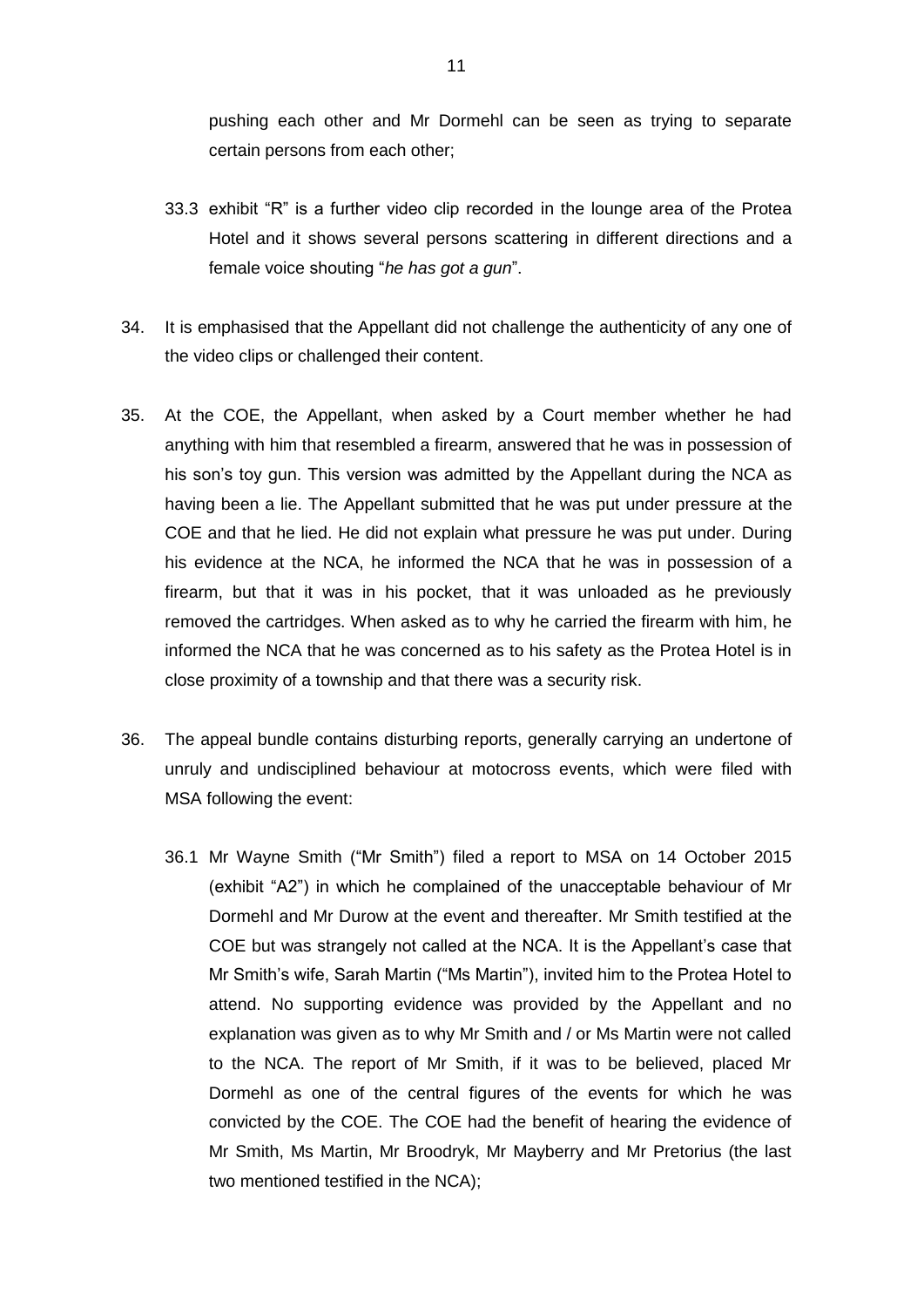- 36.2 Ms Martin's complaint is contained in the Appeal bundle (exhibit "A4"). There is no explanation as to why she was not called to the NCA;
- 36.3 Mr Kevin Kelly ("Mr Kelly"), a sponsor in the series, voiced his complaint on 13 October 2015 (exhibit "A6"). According to Mr Kelly, he cancelled his sponsorship as a result of the way that parents behaved at racing events. Mr Kelly describes in his report that continuous fighting, arguments, fist swinging, unsportsmanlike behaviour, bad language and threats moved him to ultimately withdraw his sponsorship which for a period of a year was approximately R1 million. He did not testify at the NCA;
- 36.4 the reports of Mr Mayberry (exhibit "A9") and Mr Pretorius (exhibit "A12") are also contained in the appeal bundle. Mr Mayberry was not a witness of the events that transpired at the Protea Hotel. Reference is made by Mr Mayberry thereto that a certain Shawn Docherty ("Mr Docherty") was directly involved in the firearm incident. Mr Docherty was also not called to the NCA hearing, Mr Pretorius' version in his report was that Mr Dormehl returned to the hotel "*…to cock a gun at my head…*".
- 37. Further reports were also submitted to MSA which largely contained hear-say evidence:
	- 37.1 the report of Mr Craig Barthes constitutes hear-say and requires no further consideration (exhibit "A13"). He did not testify at the NCA;
	- 37.2 Mr Darryl Fitz-Gerald also filed a report (exhibit "A14"). He also reported hearing an argument and swearing at the bar but as to the events at the Protea Hotel, he was largely absent. He did not testify at the NCA;
	- 37.3 Ms Maritza Rautenbach filed a report (exhibit "A15"). Her report is of a hearsay nature as the manager on duty in the bar made a report which she restated. She did not testify at the NCA.
- 38. The Appellant submitted exhibit "S", being a letter from Mr De Klerk, the General Manager of the Protea Hotel. Mr De Klerk was not called to testify and his version records that "*the hotel's involvement was not needed or requested during this*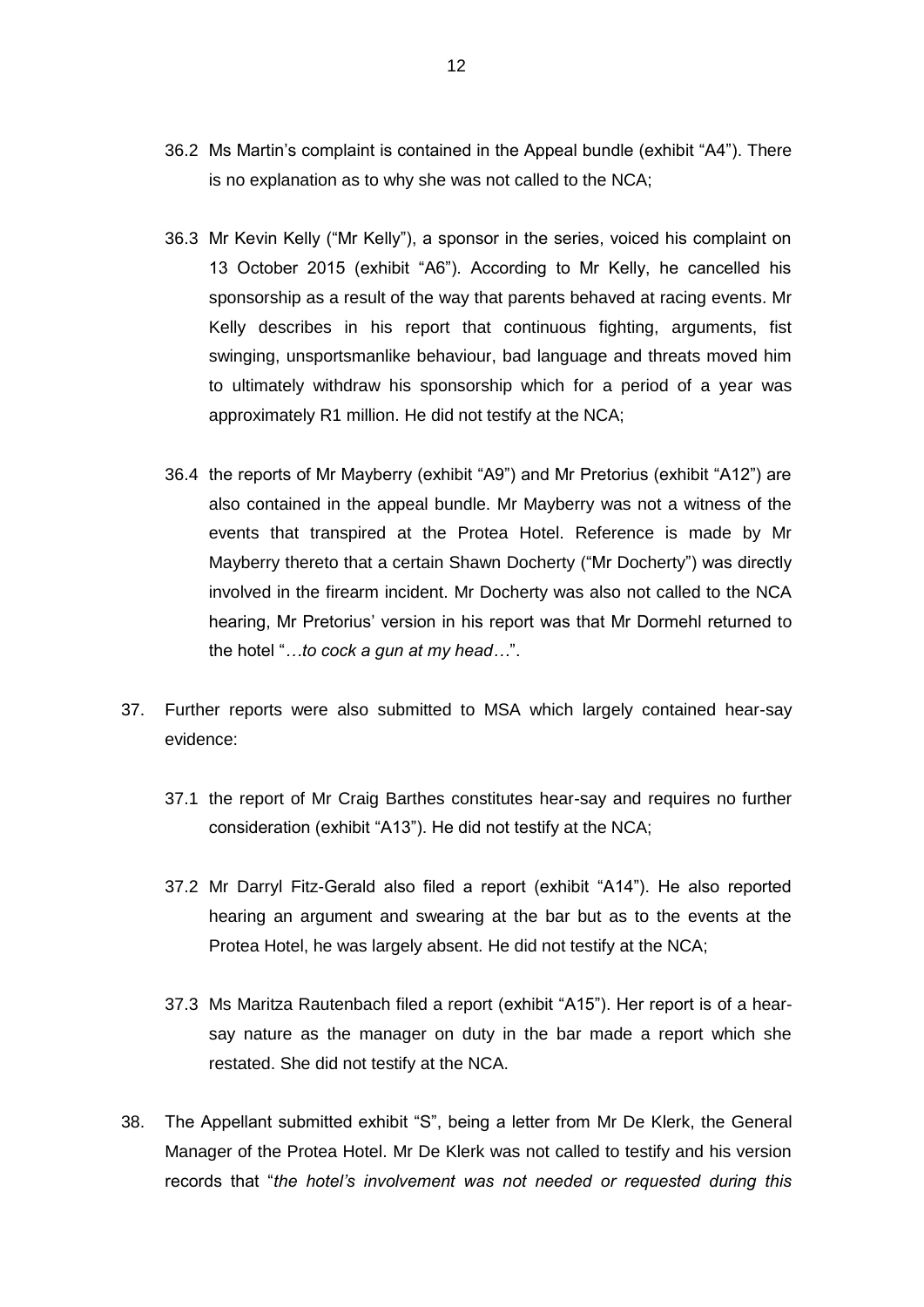*argument*"… between the participants of the MX race on 10 October 2015.

- 39. Mr Van Eeden testified in the Appellant's case. He testified that it costs an amount of R80 000.00 to R100 000.00 per event to prepare the track for the event. The national event was held at his premises and there was an incident between Mr Smith and Mr Dormehl. There was no physical incident and it was just a verbal incident/ Mr Smith and Mr Dormehl walked away and resolved the matter. The video clip at the beer tent showed the first incident where several persons were involved. Mr Dormehl was indeed trying to defuse the situation. Mr Dormehl did use strong language but the shouting came from both sides of those involved. According to Mr Van Eeden, the event starts and closes at a certain time and after prize giving, MSA's involvement terminates. In response to questions by the NCA, Mr Van Eeden explained that the Protea Hotel was approximately 6 km away from the track and that several of the competitors resided there.
- 40. Mr Odendaal testified that he was at the event and he served as a mechanic for one of the competitors. He drove Mr Dormehl to the Protea Hotel and he was not drinking alcohol that evening. When he arrived at the Protea Hotel, Mr Smith and Mr Dormehl had drinks at the bar and then went to the lounge area. In the lounge there was an incident that food was being thrown around and Mr Dormehl then tried to discipline the persons who threw food around. Mr Pretorius was abusive to Mr Dormehl. According to Mr Odendaal the persons in the lounge were drunk. Mr Dormehl responded to Mr Pretorius (saying "*fuck off*") and confronted him. A certain "*Sven*" got involved and a physical pushing started. Mr Dormehl was leaving the premises when Mr Docherty followed him. At that point in time, Mr Dormehl turned around and was out of sight for a period of time, behind certain pillars. This was for approximately 15 seconds. There was swearing between Mr Dormehl and Mr Docherty. In response to questions from the NCA Mr Odendaal stated that although he knew that Mr Dormehl had a firearm, he did not see him point it. The firearm could have been in Mr Dormehl's pocket. Mr Dormehl left and there was no involvement by security.
- 41. Mr Dormehl testified that he had words with Mr Smith at the prize giving but that the issue was sorted out between them and that they had a drink together later. Mr Dormehl confronted Mr Smith because he believed that Mr Smith phoned a sponsor. Mr Dormehl has never met Mr Mayberry. When Mr Mayberry approached him, he (Mr Mayberry) allegedly said that he will put him to sleep. At the beer tent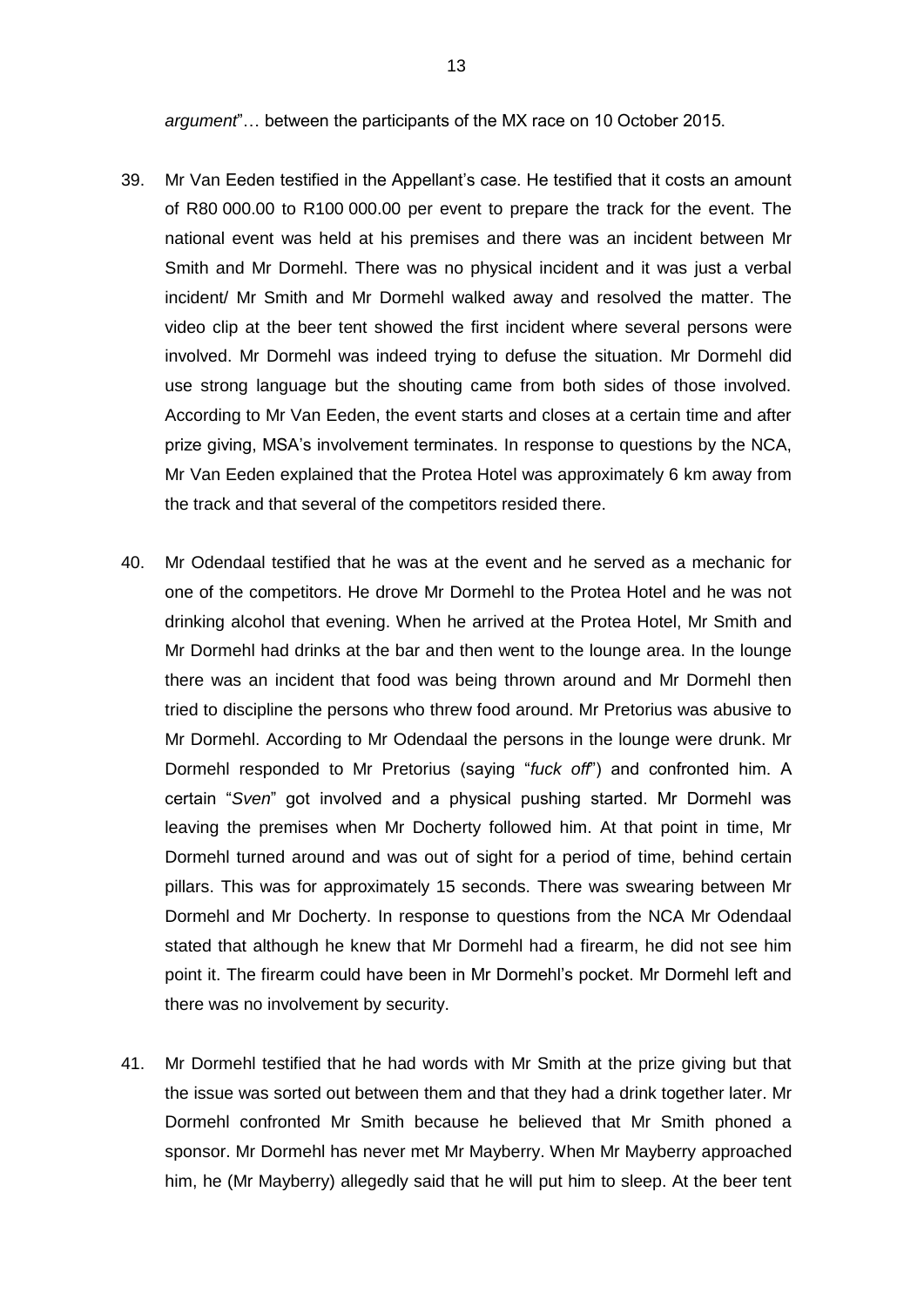of a sponsor after the prize giving, there was no fist fight, but only pushing. He (Mr Dormehl) was invited to the Protea Hotel by Ms Martin. Whilst in the lounge he asked the "*boys*" to calm down as they were throwing food at each other. Mr Pretorius responded "*fuck you old man, I will fuck you up*". Sven involved himself and started pushing him around. According to Mr Dormehl, Mr Odendaal escorted him out and he was threatened. He ultimately got to the door. Mr Dormehl then walked back to approximately 10 metres from them and said "*don't threaten me, I am armed*". He then turned around and walked out. He admitted that he lied to the COE by stating that he had his son's toy gun. No security person came to resolve the matter. He had a firearm being a .38 special revolver on him but he did not draw the firearm. It was unloaded and in his right pocket. He carried the firearm because of the proximity of the township to the Protea hotel. He took the bullets out earlier that day. He put the firearm in his pocket because he was scared to leave it in the car. According to Mr Dormehl, Mr Smith has a vendetta against him.

- 42. Mr Mayberry testified that he was at the prize giving approximately twenty meters away from Mr Smith and Mr Dormehl. When Mr Mayberry looked at Mr Dormehl, Mr Dormehl stated "*wat wil jy maak groot seun?*" Mr Mayberry then answered that he will knock Mr Dormehl out. The incident between Mr Smith and Mr Dormehl interrupted prize giving. Adv Ripp SC cross-examined Mr Mayberry and he explained that his report to MSA (exhibit "A9") was not a carefully crafted statement and that he believes that his version is consistent.
- 43. Mr Pretorius testified that he attended the event and that he later ended up at the Protea Hotel. Mr Pretorius was sitting on a couch when Mr Smith and Mr Dormehl had an altercation. Mr Dormehl asked him to "*shut up*". He did not see any plates being broken. There was a verbal altercation and Mr Dormehl left. He came back with a firearm and Mr Pretorius ran towards him and said "*shoot me*". He explained that he did so because he was intoxicated. The firearm was silver and he does not know whether it was loaded. The size (length) of the firearm was between 4 to 8 inches. He stated that Mr Dormehl did put the firearm away when people grabbed him. He explained that his reference to the word "*cock*" in his statement was intended to mean "*point*". In cross-examination from Adv Ripp SC, he explained that he could not hear the detail of the argument between Mr Dormehl and Mr Smith. According to Mr Pretorius they were talking in loud voices and they were drinking at the time. He did not see anything broken.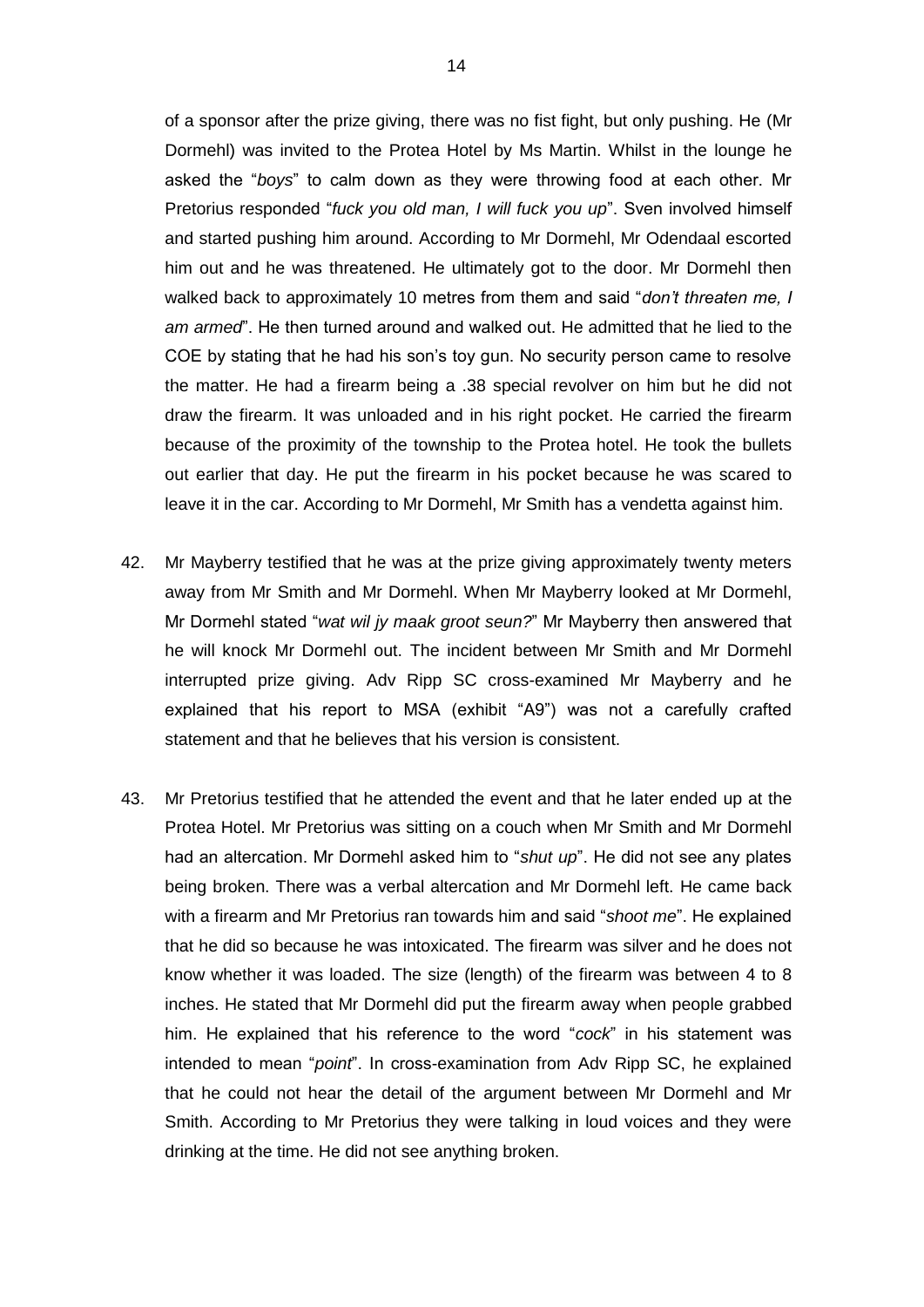### **THE MERITS**

- 44. It is Mr Dormehl's case that a gross miscarriage of justice occurred. Mr Dormehl carries the onus to establish the gross miscarriage of justice. In addition, the evidence must be established on the evidential basis of a balance of probabilities.
- 45. The NCA has direct evidence as well as circumstantial evidence available in determining what indeed happened during the three incidents.
- 46. Proof of a fact generally means that the institution receiving the evidence, received probative material with regard to such fact and has accepted such fact as being the truth for purposes of this specific case. The process of consideration is one of evaluation.

(*see Principles of Evidence, Schwikkard and Van der Merwe at 19 and further*)

- 47. It is clear that most of the role-players involved in this matter liberally made use of alcohol at and following the prize-giving. On their own versions they were at different levels of intoxication during the incidents. The report of Mr Smith (exhibit "A1") confirms this. Mr Pretorius likewise confirmed his use of alcohol. The use of alcohol substantially contributed to the disorder that followed prize giving and the events thereafter.
- 48. Turning to the video footage produced during the NCA:
	- 48.1 there is no video footage available for the events at prize giving;
	- 48.2 the video footage as to the incident as the event at the sponsor's tent is not conclusive to make any finding against the Appellant in that regard. Indeed, the evidence of Mr Van Eeden tends to support what the NCA viewed at the sponsor's tent that Mr Dormehl was trying to keep arguing persons apart;
	- 48.3 the two video clips as to the incident at the lounge at the Protea Hotel are of strong probative value for the reasons detailed below.
- 49. The NCA did not have the benefit of all the available witnesses testifying to elucidate the facts in dispute. The absence of witnesses was not sufficiently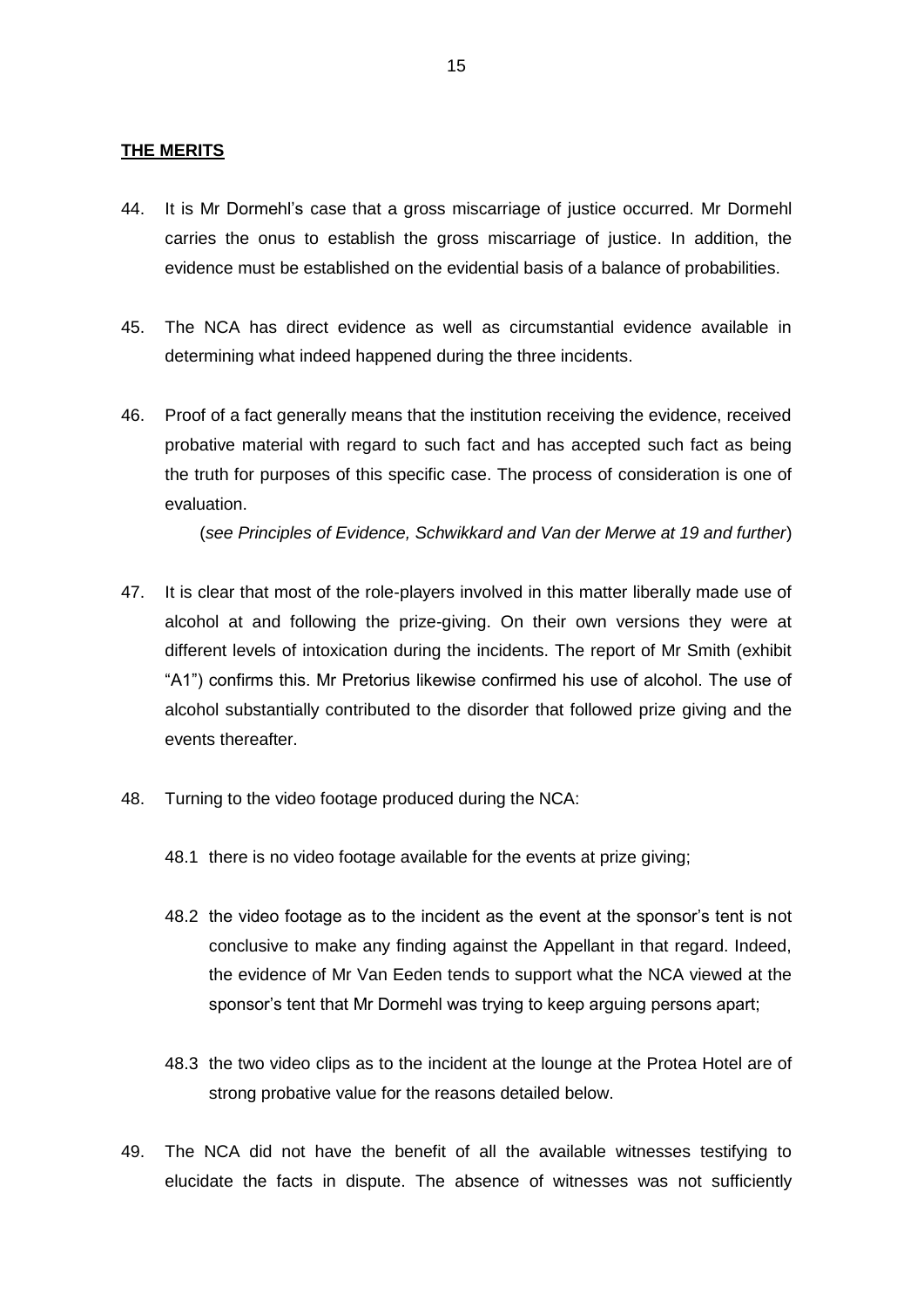explained or at all, by any of the parties.

- 50. Unfortunately, there are numerous witnesses who testified at the COE, who did not testify at the NCA. It is the responsibility of MSA to ensure that witnesses who can elucidate the facts in dispute should be informed that their attendance is required. Notice was given by MSA but there appears to be no explanation from the witnesses as to why they did not attend the NCA. There is accordingly no acceptable explanation as to why Mr Smith, Ms Martin, Mr Broodryk and Mr Docherty did not testify at the NCA. The Appellant did not present the evidence of Ms Martin to establish that he was invited to the Protea Hotel as he claimed. No explanation was afforded by the Appellant as to why he did not call on Ms Martin to testify as to this important aspect, at the hearing.
- 51. As to the first incident at prize giving:
	- 51.1 Mr Mayberry's version in his report was initially that Mr Dormehl "*will kill*" Mr Smith. This version was not repeated by Mr Mayberry in his testimony at the NCA. That there was a verbal altercation at prize giving, appears even from the evidence of Mr Dormehl at the NCA. The verbal altercation between himself and Mr Mayberry resulted in strong words being exchanged between them;
	- 51.2 the NCA cannot find that there was an altercation that should be sanctioned. On the objective, produced evidence, Mr Smith and Mr Dormehl excused themselves from the prize giving and resolved their issue.
- 52. As to the third incident at the Protea Hotel:
	- 52.1 the best evidence available is a combination of the video material and the versions of all the witnesses. Upon the available evidence, it is clear that after Mr Dormehl arrived at the Protea Hotel, that there was a verbal incident which was followed by a pushing and shoving. From the video footage, it is not only Mr Dormehl who was guilty of misconduct. Insults were verbally thrown at Mr Dormehl and even Mr Pretorius could be seen on the video trying to physically get to Mr Dormehl. It has not been established on a balance of probability that Mr Dormehl should be sanctioned for this incident.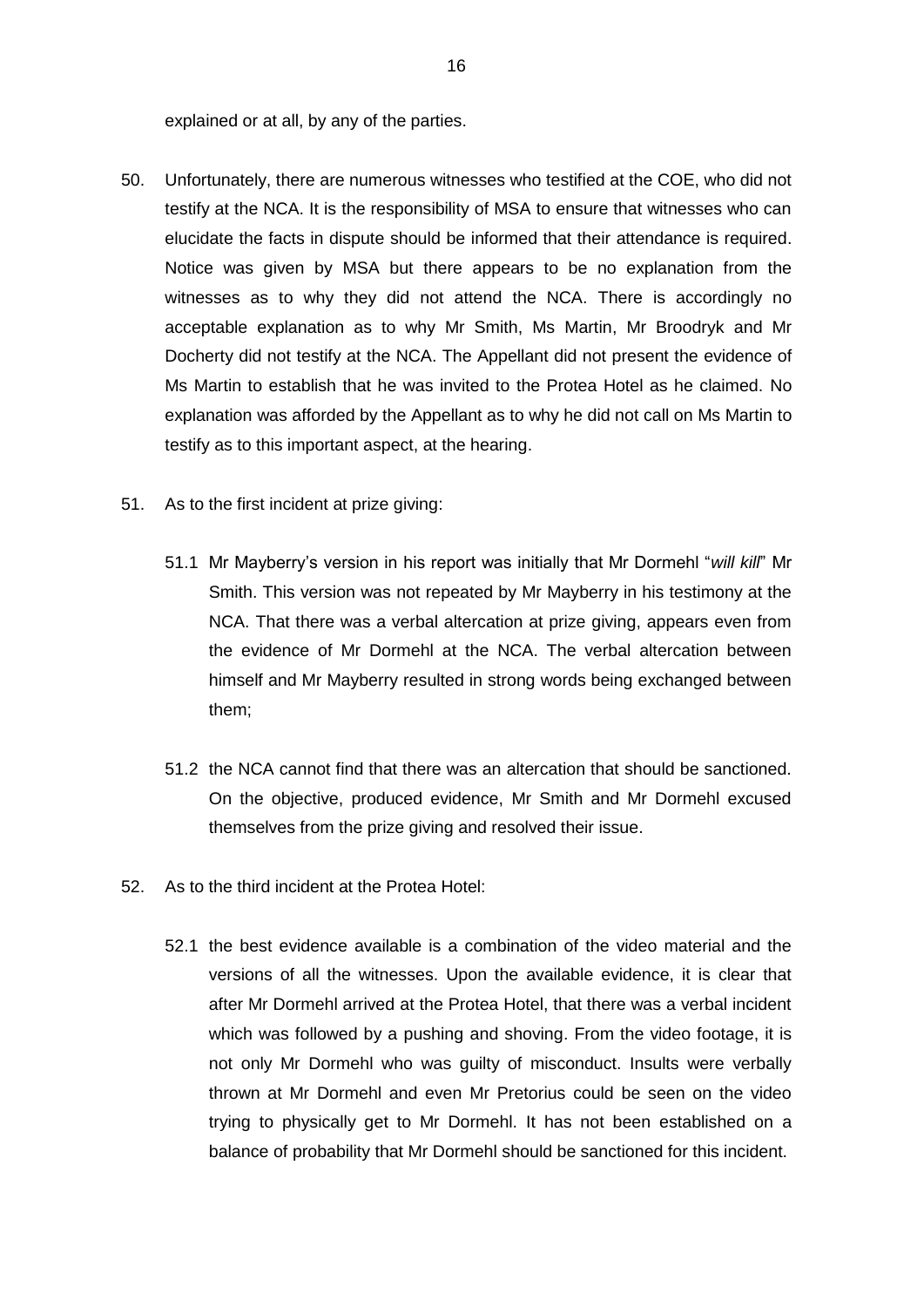#### 53. As to the fourth incident:

- 53.1 this was the most serious incident involving the firearm. The NCA is unconvinced as to Mr Dormehl's version that he only carried the firearm in his pocket. If he truly feared for his safety going to an area where there is a township next to the Protea Hotel, he would have loaded the firearm. This he did not do, according to his own version. His explanation as to why he carried the firearm in his pocket, therefore makes no logical sense as it was an unloaded firearm. He also lied to the COE claiming that he had his son's toy gun with him. He does not explain why he did not afford the explanation that he feared for his safety when the COE asked him for an explanation. As an objective fact, Mr Dormehl was armed with a firearm. His witness, Mr Odendaal could not see him for a period of 15 seconds. This is the crucial period when the alleged pointing of the firearm occurred. Mr Pretorius' evidence in this regard together with that of a woman shouting on the video "*he has a gun*" convinced the NCA that Mr Dormehl's version should be rejected. It is reiterated that the Appellant did not dispute the video clip that recorded the events when the outcry regarding the firearm was made. That comment "*he has a gun*" together with the evidence of Mr Pretorius leads us to the finding that Mr Dormehl was armed and pointed the firearm at Mr Pretorius. The probabilities, in our view, support our findings particularly so when one considers that Mr Dormehl had been verbally and physically pushed from the lounge of the Protea Hotel. In his evidence to the NCA, he raised a further version to state that he informed the persons that followed him, that he was armed. This version he also did not raise with the COE;
- 53.2 Mr Odendaal could not contribute to the critical moment where it was alleged that Mr Dormehl pointed a firearm at Mr Pretorius. According to Mr Odendaal there was a period of approximately 15 seconds where he could not see Mr Dormehl as his view to Mr Dormehl was obscured by pillars. Mr Odendaal could accordingly not exclude that Mr Dormehl pointed a firearm as he did not keep Mr Dormehl in his vision at all relevant times. It is extraordinary and odd that Mr Odendaal did not follow Mr Dormehl back towards the lounge and kept him in his sight in view thereof that Mr Odendaal could be seen on the one video clip guiding Mr Dormehl away from the lounge and removing him from the verbal and physical altercations. Mr Odendaal gave no reasonable explanation as to why he did not follow Mr Dormehl when Mr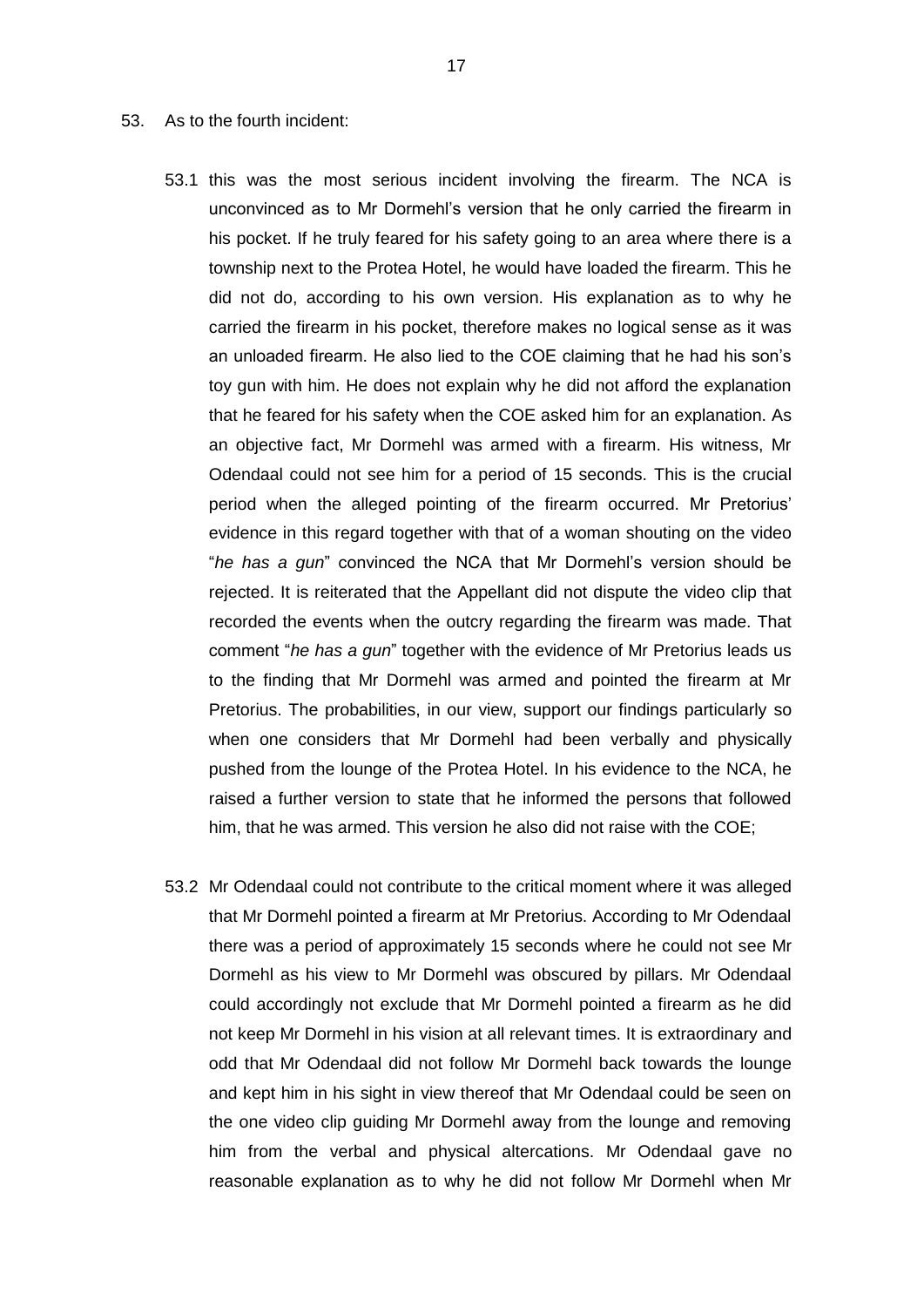Dormehl returned towards the lounge.

54. As to the grounds of appeal raised by the Appellant:

#### *Grounds 1, 2, 4, 5, 6, 8 and 9*

- 54.1 these grounds turn on the procedural and fairness requirements of hearings;
- 54.2 Ground 1: on 21 October 2015, the Appellant was informed through notice (exhibit "B2") to attend the COE. The Appellant was identified as the father of competitor Dormehl and he was advised that an investigation was being convened to investigate allegations of assault by himself at the 2015 Monster SA National Motocross prize giving and other subsequent gatherings on 10 October 2015. The Appellant was afforded seven days' notice as it required in terms of the GCR's. The Appellant was sufficiently informed as to the capacity in which he had to attend and the ground of appeal is held to be without merit;
- 54.3 Ground 2: COE's are mandated to enquire into incidents at events. The Appellant was sufficiently informed as to the incident which was to be enquired into and the ground of appeal is held to be without merit;
- 54.4 Ground 4: the events enquired into and the conduct of several persons can take place at the same hearing. This ground of appeal is held to be without merit. The NCA will deal with the first, third and fourth incidents in its findings, based on the evidence presented to it;
- 54.5 Ground 5: the COE dealt with the application for postponement. The NCA cannot hold that the discretion to refuse the postponement was incorrect. This ground of appeal is held to be without merit. The NCA in appeal dealt with the matter *de novo* and the prejudice complained of at the COE was not raised in the NCA;
- 54.6 Ground 6: the COE dealt with the application for postponement. The NCA cannot hold that the discretion to refuse the postponement was incorrect. This ground of appeal is held to be without merit. The NCA in appeal dealt with the matter *de novo* and the prejudice complained of at the COE was not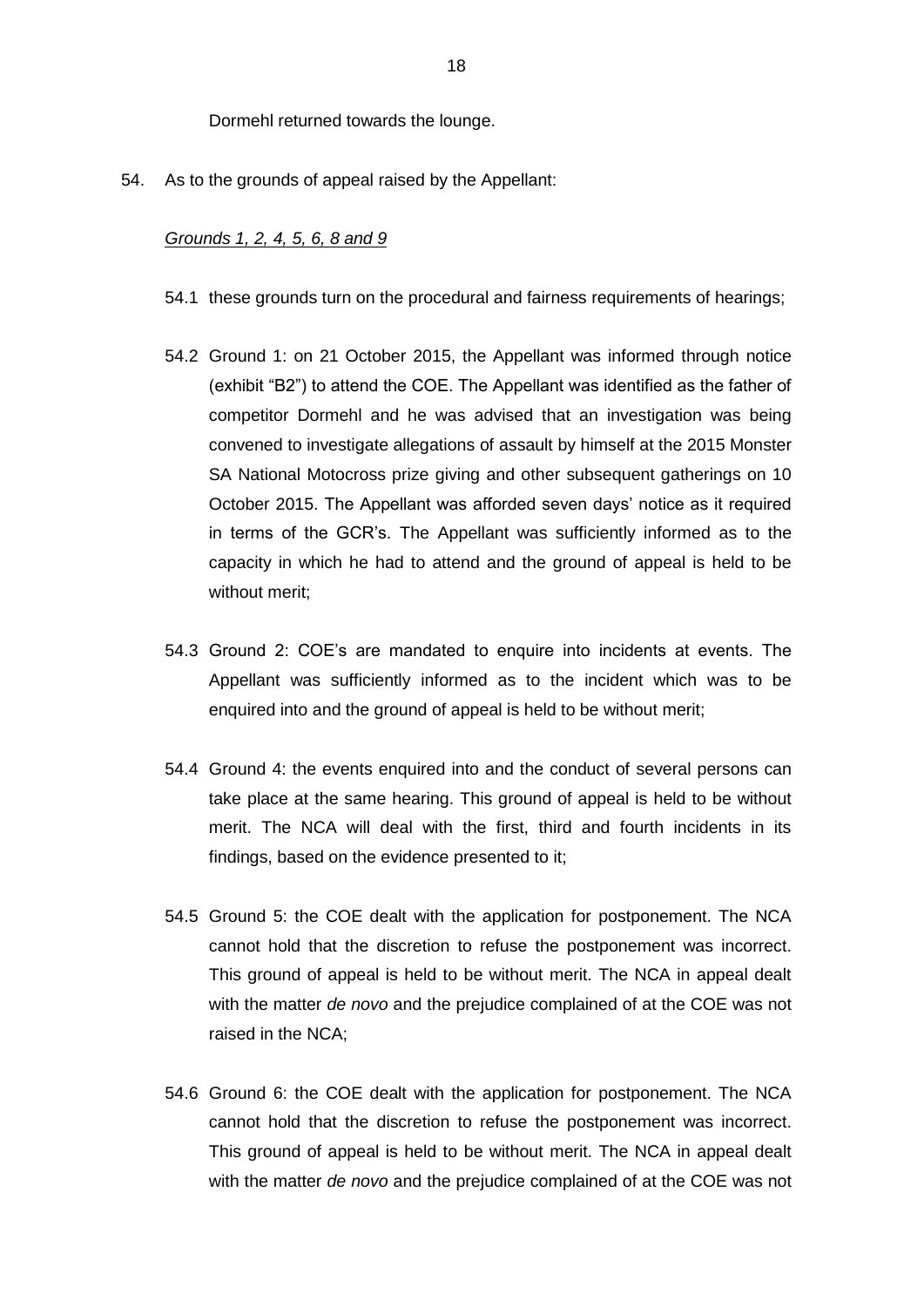raised in the NCA;

- 54.7 Ground 8: the COE dealt with the application for postponement. The NCA cannot hold that the discretion to refuse the postponement was incorrect. This ground of appeal is held to be without merit. It must also be noted, in respect of grounds 5, 6 and 8, that whilst the NCA believes that the COE ought not to have placed such reliance on the heading of the application for postponement, the grounds and reasons set out by the applicants in the affidavit were vague, as well as being devoid of detail or merit. Thus, it is the view of the NCA that the COE correctly refused the postponement. The NCA in appeal dealt with the matter *de novo* and the prejudice complained of at the COE was not raised in the NCA;
- 54.8 Ground 9: it is contended that GCR 175 is inconsistent with the Constitution of the Republic of South Africa as it places a reverse onus on the Appellant. The COE did not consider the imposition of civil penalties and no allegation was made regarding offences alleged by provincial authorities or law enforcement authorities. This ground of appeal is held to be without merit;

#### *Ground 3*

54.9 Ground 3: a plain reading of GCR 172 shows that the GCR is applicable to "*on track*" and "*off track*" incidents. The GCR itself states that the list is not exhaustive and that each case will be treated on an individual basis. A substantial contingent of the competitors at the event resided at the Protea Hotel. Approximately twenty entrants were referred to. The incident in the lounge involved competitors of the event. They were at the Protea Hotel for the purposes of attending the event. The NCA finds that the attendance of the Appellant at the Protea Hotel was sufficiently linked to the event to resort the incident as being under the jurisdiction of MSA. In this regard, the GCR specifically provides for intimidation on or off the track and misbehaviour which is linked to motorsport events. The competitors were associated with each other and were socialising together at the Protea Hotel. The social gathering at the Protea Hotel was closely linked to the attendance of the competitors at the event (they resided at the Protea Hotel to attend the event) and took place within hours after the prize giving. On the evidence presented the NCA finds that the persons present in the lounge of the Protea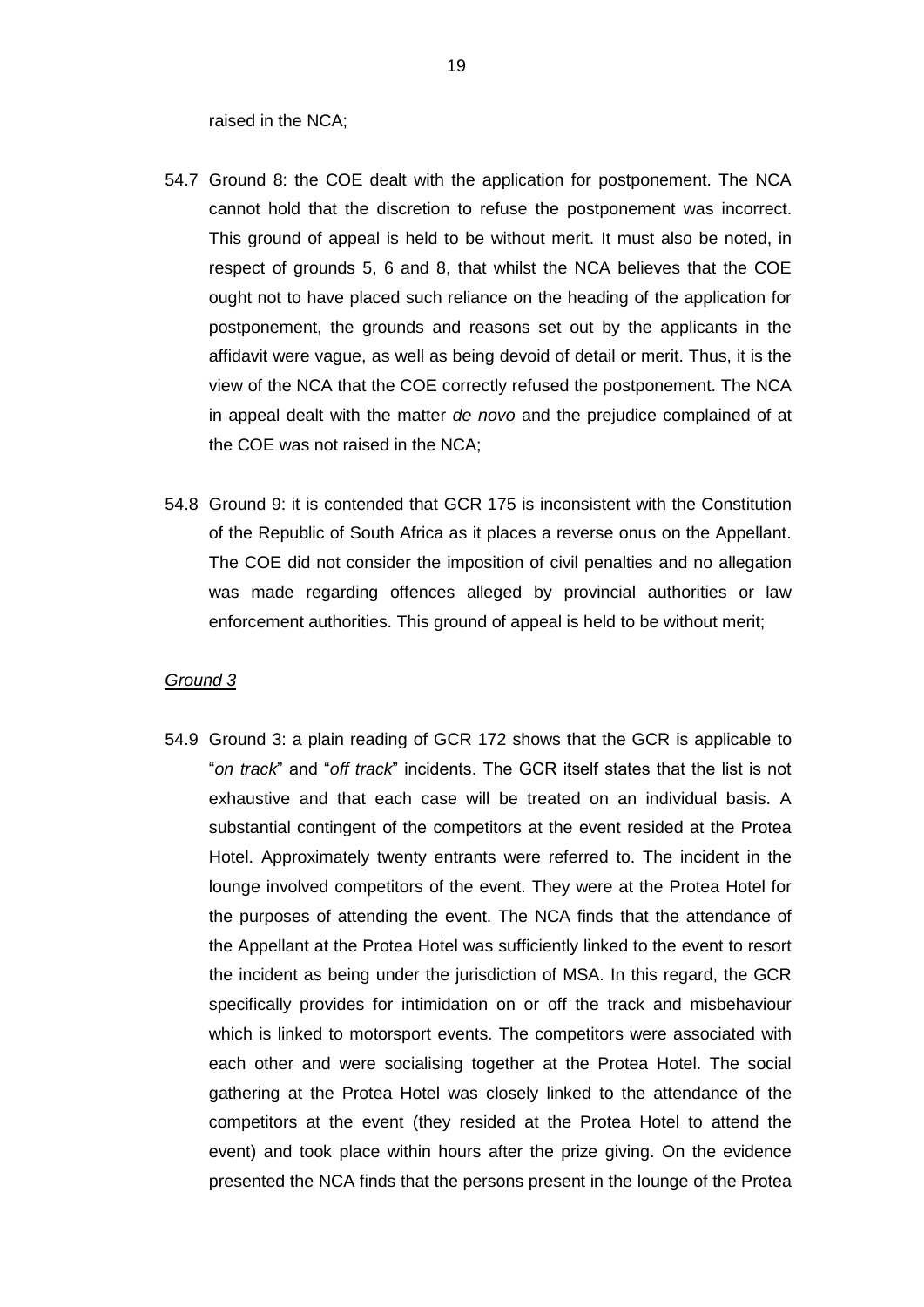Hotel at the time, were all linked to the event. This ground of appeal is held to be without merit;

#### *Ground 7*

54.10Ground 7: the Appellant excused himself from the COE and failed to participate in the hearing. In view of the findings of the NCA, this ground becomes academic as the NCA will impose its own penalty and has considered the circumstances of the Appellant to impose an appropriate penalty;

#### *Ground 10*

54.11Ground 10: the Appellant excused himself from the COE and failed to participate in the hearing. In view of the findings of the NCA, this ground becomes academic as the NCA will impose its own penalty and has considered the circumstances of the Appellant to impose an appropriate penalty. In addition, the provision of GCR 19 provides that a minor may also be assisted by a guardian for the purposes of competing;

#### *Ground 11*

- 54.12Ground 11: the Appellant excused himself from the COE and failed to participate in the hearing. In view of the findings of the NCA, this ground becomes academic as the NCA will impose its own penalty and has considered the circumstances of the Appellant to impose an appropriate penalty.
- 55. The GCR's are designed to provide a fair and equitable manner for MSA to govern motorsport. From the body of evidential material presented to the NCA, it is clear that motocross events particularly where minors are involved are frequently subject to severe incidents of alcohol abuse, verbal and physical altercations and incidents which bring the sport into disrepute. The participation of motorsport is based on the law of contract where participating role-players engage with each other within the rules of the game to conduct themselves within the purview thereof. The GCR's are there to encourage and facilitate motorsport in South Africa.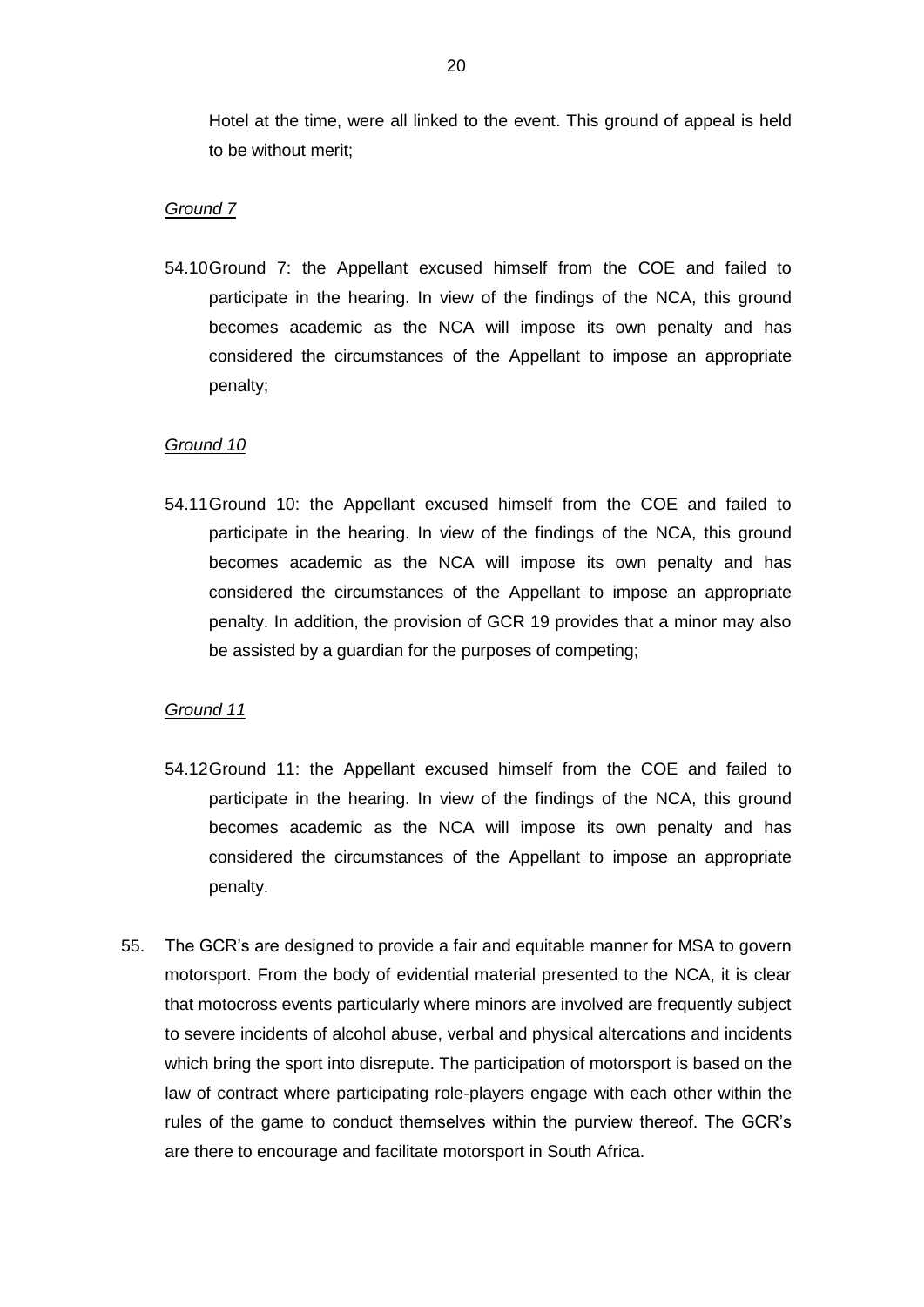- 56. The Appellant is not a newcomer in motorsport. For several years, the Appellant assisted Cayle in his motorsport endeavours. As such, the Appellant is the competitor who enters events within the ambit of GCR 19.
- 57. GCR 172 *inter alia* serves to protect the public integrity of the sport. Verbal and physical abuse is not acceptable and undermines the spirit of motorsport. The intimidation of other participants in motorsport, on and off the track, should be severely criticised. There is no place in motorsport for verbal and physical abuse. Intimidation off the track will not be tolerated.

#### **FINDINGS**

- 58. The NCA finds that:
	- 58.1 the appeal against the COE on the procedural and fairness requirements (grounds 1, 2, 4, 5, 6, 8 and 9) is dismissed;
	- 58.2 on the facts presented to the NCA and in view of the NCA's findings regarding incidents 1 and 3 which were enquired into at the COE, Mr Dormehl's appeal as to incidents 1 and 3, is successful in that it has not been established on a balance of probability that Mr Dormehl acted in contravention of GCR 172 iv) and GCR 172 vi);
	- 58.3 the NCA, in view of its findings regarding incident 4, will reconsider the penalty imposed on the Appellant and will take into account the interest of the minor child, Cayle, in the penalty imposed;
	- 58.4 Mr Dormehl contravened GCR 172 iv) and GCR 172 vi) in that on 10 October 2015 at the Protea Hotel at a post-event social gathering of motorsport competitors and role-players and after the 2015 Monster SA National Motocross event, Mr Dormehl pointed a firearm at a competitor to wit, Mr Pretorius;
	- 58.5 in doing so, Mr Dormehl intimidated Mr Pretorius and misbehaved. Therefore, his conduct fell within the ambit of GCR 172 iv) and GCR 172 vi).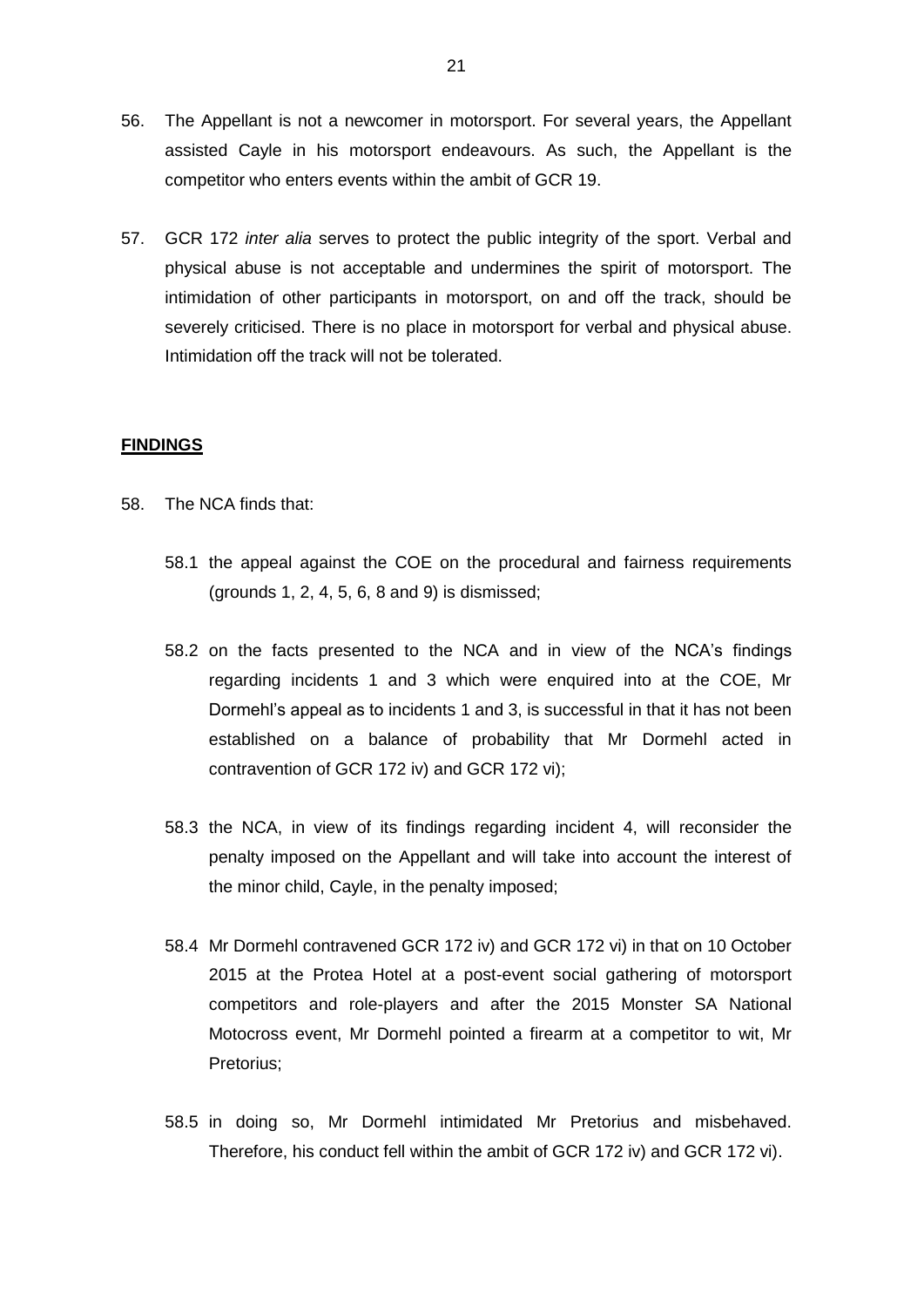- 59. The consumption of alcohol at events is forbidden until protests and appeals have been lodged. The use of alcohol at the event, clearly impacted on the conduct of the participants and the use of alcohol before or at prize giving ceremonies, should be considered by MSA. The use of alcohol is socially acceptable, but the abuse of alcohol clearly impacted on the orderly running of the prize giving and the events that followed immediately thereafter.
- 60. MSA should not hesitate to apply GCR 122 vii) when necessary.

## **PENALTY IMPOSED**

- 61. The Appellant is a first time offender. He is a businessman. The incident is of a serious nature but it is taken into account that the involvement of alcohol impacted substantially on all the relevant role-players. Mr Pretorius and the attendees in the lounge at the Protea Hotel are not without blame and their conduct clearly contributed to the verbal and physical altercation. Insults were thrown towards the Appellant as can be seen from the video footage.
- 62. The NCA is of the view that:
	- 62.1 a permanent disqualification is not called for in the current instance in view thereof that there was no injury to any person. The penalty of a permanent disqualification imposed by the COE is set aside;
	- 62.2 a penalty of a fine together with a suspension of the licence of the competitor will be an appropriate penalty. Taking into account that Cayle was not involved at all in any of the incidents, the NCA is of the view that the suspension of the licence should be suspended in totality as directed below;
	- 62.3 taking into account all the circumstances of the matter, the interest of MSA, the interest of the Appellant and all the presented evidence, the following penalty should substitute the penalty of the COE:
		- 62.3.1 the fine of R25 000.00 imposed by the COE is set aside and substituted with a fine of R50 000.00;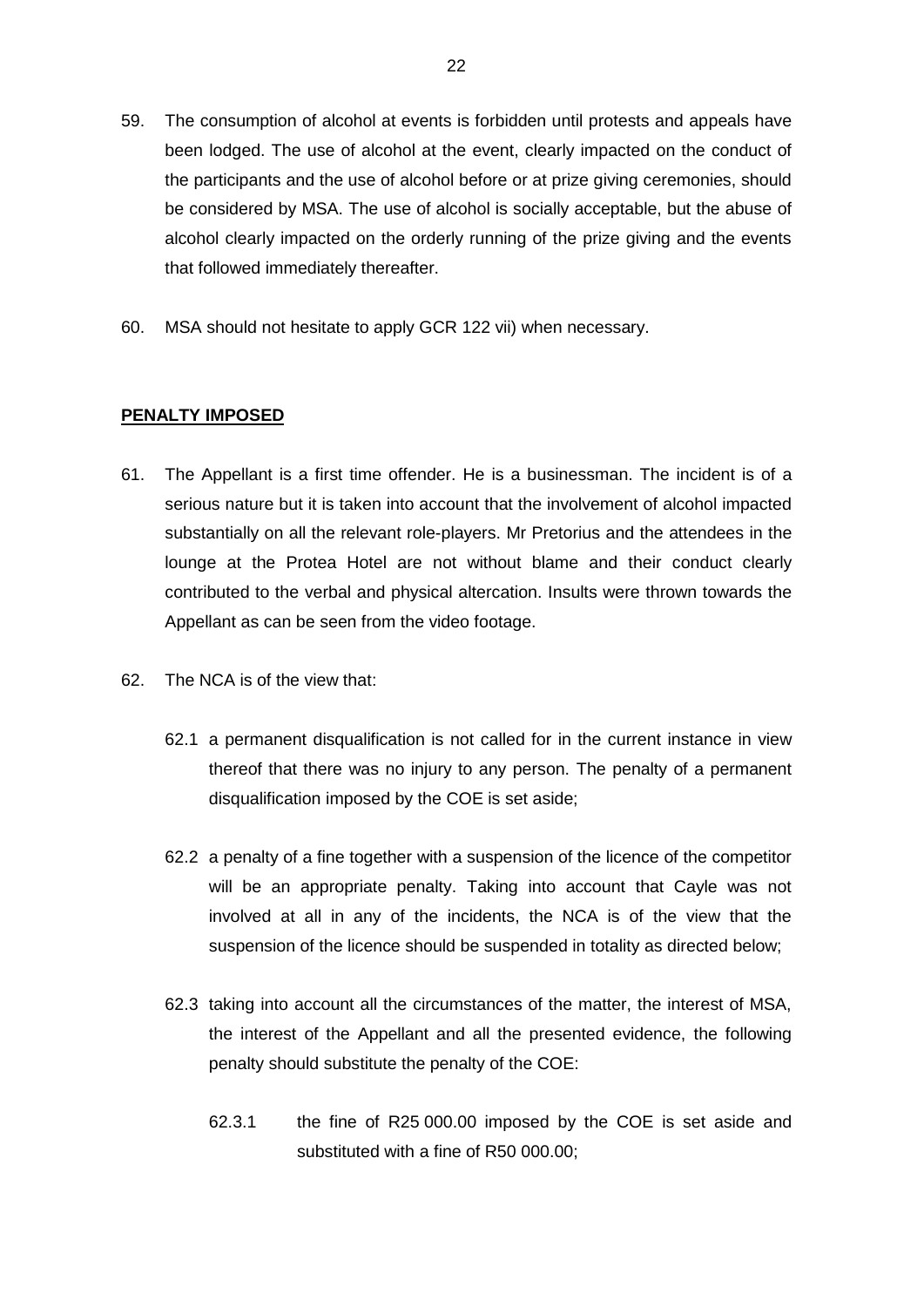- 62.3.2 the competitor's licence is suspended for a period of 24 months from 1 January 2016. The suspension in itself is suspended on condition that the Appellant is not again convicted within the next two years for a contravention of GCR 172 iv) or GCR 172 vi) committed during the period of suspension;
- 62.3.3 no licence may be issued to the Appellant before the fine of R50 000.00 is paid;
- 62.3.4 the disqualification notice served on the Appellant is set aside.

#### **ADDITIONAL RULINGS**

- 63. The prevalence of physical and verbal altercations at motocross events, particularly where minors are involved, are of such a concerning nature that MSA should take the following steps with immediate effect:
	- 63.1 Clerks of Course for 2016 must be directed in terms of the SSR's and SR's to specifically report to MSA after an event as to the abuse of alcohol at or during prize giving;
	- 63.2 Clerks of Course for 2016 must be directed in terms of the SSR's and SR's to bring to the attention of competitors, in particular parents and guardians of minors, that their conduct during motorsport events will be closely monitored during 2016 and that MSA reserves the right to issue directives regarding the use of alcohol at motorsport events;
	- 63.3 all competitors in motocross events licensed during 2015 and competitors applying for licenses for 2016, must be served with a copy of this judgment with a notice to draw their attention to these additional rulings;
	- 63.4 at all driver's briefings during 2016 at motocross events, Clerks of Course must inform the competitors of these additional rulings.